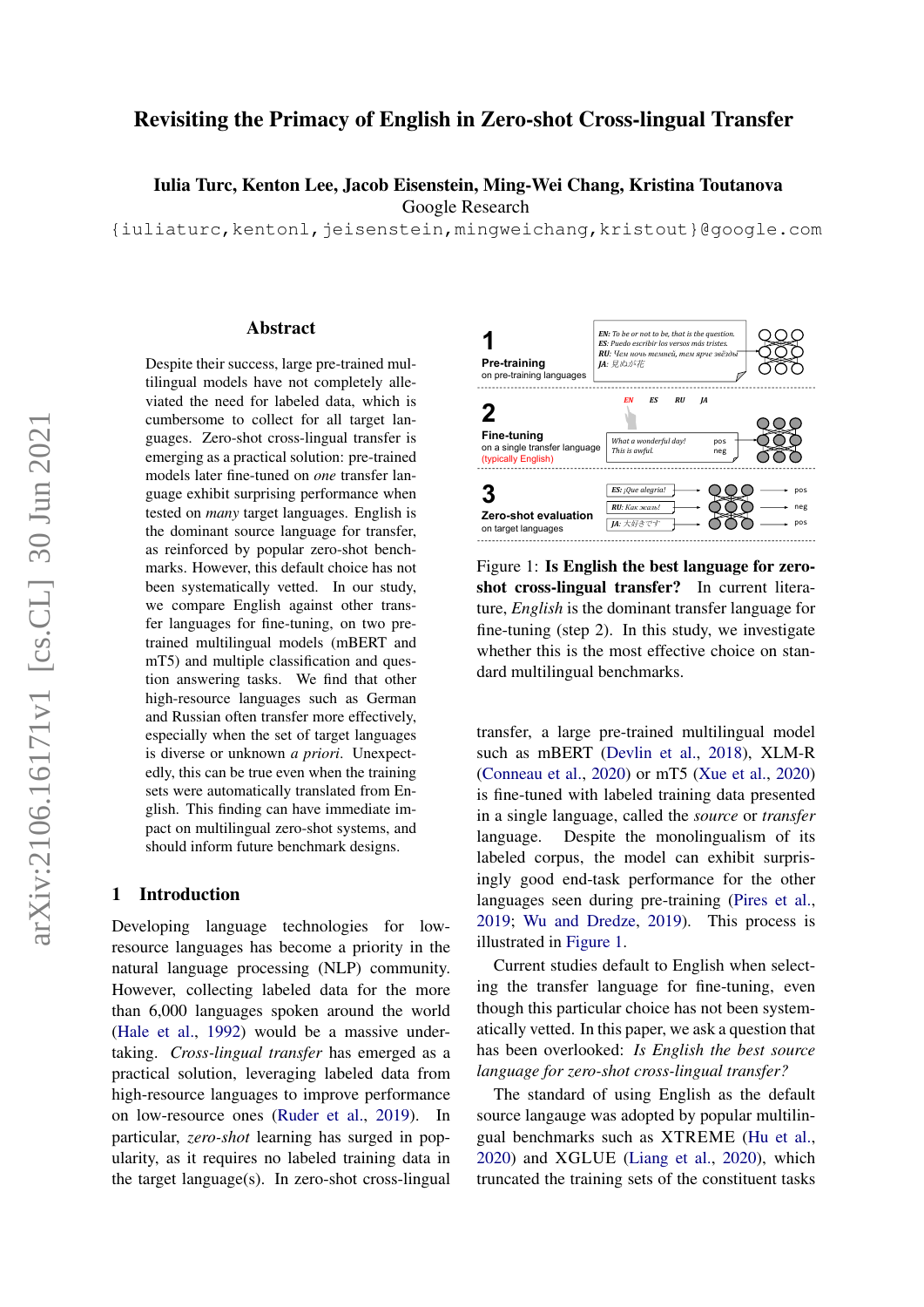to English, even when the original tasks offered training data in other languages.<sup>[1](#page-1-0)</sup> While more recent benchmarks such as XTREME-R [\(Ruder](#page-9-3) [et al.,](#page-9-3) [2021\)](#page-9-3) are starting to include cross-lingual training sets, English is still overwhelmingly dominant in this domain. Our standpoint is that adopting English as the de-facto language for transfer without considering alternatives is an opportunity cost, as there might be other languages with better zero-shot transferability. Identifying such languages could boost a system's zero-shot performance without changes to the training pipeline, by simply collecting labeled data in those languages.

We focus on the scenario in which the complete list of target languages is large and might not even be known *a priori*, which is common for multilingual systems with an ever-expanding international user base. We also assume a restricted budget for data collection that can acquire labeled examples for fine-tuning in a single language only. This constraint enables us to study transferability of languages in isolation; investigating combinations of source languages is left for future work.

The universality of targeting *many* languages is particularly challenging. Previous work has addressed the simpler problem of identifying the most effective transfer language(s) for a *single* target, or a small set of closely related ones. Practitioners either made decisions informed by the phylogenetic language tree [\(Cotterell and Heigold,](#page-8-3) [2017\)](#page-8-3) or designed automated rankers that leverage hand-crafted similarity features such as syntactic, morphological, or geographic proximity [\(Lin](#page-9-4) [et al.,](#page-9-4) [2019\)](#page-9-4). To the best of our knowledge, no previous study investigated *general* language transferability towards a set of targets that is not predetermined.

Finding a universal answer is intractable: there is an unbounded pool of NLP tasks, and acquiring *test* data in 6,000+ languages is almost as difficult as acquiring *training* data. To address these difficulties, we first design metrics that capture, given a source language, its zero-shot transferability towards a fixed set of test languages for which data is readily available. Then, we conduct extensive experiments with mBERT [\(Devlin et al.,](#page-8-1) [2018\)](#page-8-1) and mT5 [\(Xue et al.,](#page-10-1) [2020\)](#page-10-1) on multiple tasks, including classification and question answering.

Our experiments reveal two surprising results. First, we find that English is *not* the most universally transferable language in most settings, with the exception of question answering on mT5; German and Russian are often more effective sources. Second, even more unexpectedly, we find that zero-shot performance can often be improved by fine-tuning on a transfer set that was originally written in English and *machine-translated* to one of the better source languages. Making this change is effective even when the source language itself is not in the set of target languages. These findings are immediately applicable for building highly multilingual systems.

### <span id="page-1-1"></span>2 Related Work

#### 2.1 Zero-Shot Cross-lingual Transfer

After the publication of multilingual BERT (mBERT) [\(Devlin et al.,](#page-8-1) [2018\)](#page-8-1), multiple studies observed its zero-shot capabilities: when finetuned for a specific task in language  $x$  (most commonly English), it performs well on the same task in another language  $y$ , without having seen any supervised data in  $y$  [\(Pires et al.,](#page-9-0) [2019;](#page-9-0) [Wu and](#page-10-2) [Dredze,](#page-10-2) [2019;](#page-10-2) [Hu et al.,](#page-9-1) [2020\)](#page-9-1). With few adjustments, zero-shot transfer can succeed even for languages  $y$  that were not included in the original pretraining set [\(Wang et al.,](#page-10-3) [2020a;](#page-10-3) [Ponti et al.,](#page-9-5) [2020\)](#page-9-5).

Cross-lingual transferability is particularly surprising in the absence of explicit cross-lingual alignment during pre-training. While the transfer mechanism is still not fully understood, there are multiple hypotheses for its success. One debated aspect is vocabulary overlap: some studies observed a positive correlation between the number of shared tokens and transfer compatibility of two languages [\(Wu and Dredze,](#page-10-2) [2019\)](#page-10-2); in contrast, others concluded from synthetic experiments that lexical overlap has a negligible effect [\(K et al.,](#page-9-6) [2020\)](#page-9-6). Another presumed catalyst for transfer is jointly training across multiple languages, shown to encourage cross-lingual alignment of contextual representations [\(Cao et al.,](#page-8-6) [2020\)](#page-8-6). While models such as mBERT clearly produce cross-lingual representations, there is evidence that they also preserve language-specific information [\(Wu and](#page-10-2) [Dredze,](#page-10-2) [2019;](#page-10-2) [Wang et al.,](#page-10-4) [2020b\)](#page-10-4).

### 2.2 Transfer Language Selection

While popular multilingual zero-shot benchmarks such as XTREME [\(Hu et al.,](#page-9-1) [2020\)](#page-9-1) and XGLUE

<span id="page-1-0"></span><sup>&</sup>lt;sup>1</sup>For instance, XNLI [\(Conneau et al.,](#page-8-4) [2018\)](#page-8-4) provides machine translations of the English subset, and TyDi QA [\(Clark](#page-8-5) [et al.,](#page-8-5) [2020\)](#page-8-5) offers data produced by native speakers.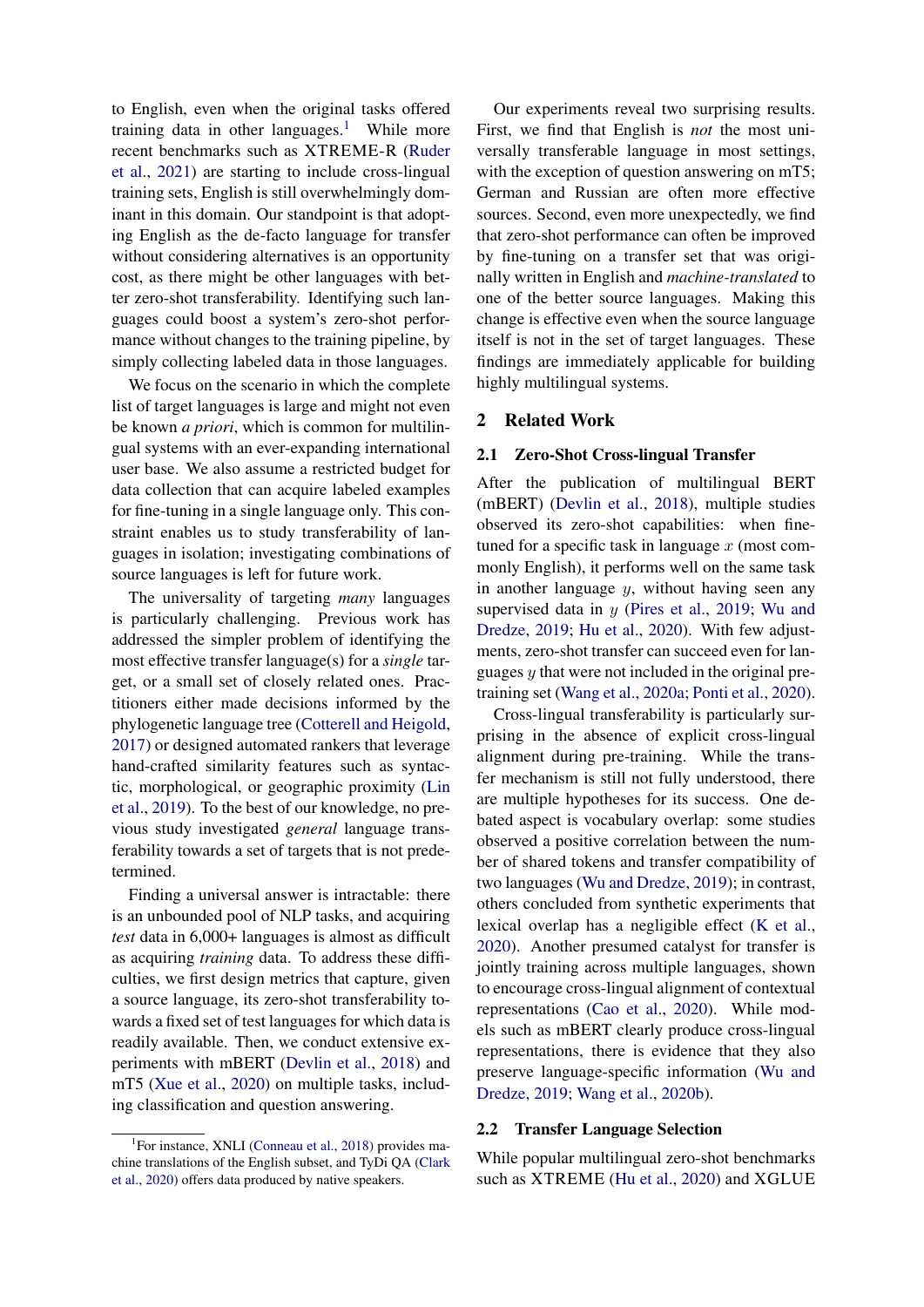[\(Liang et al.,](#page-9-2) [2020\)](#page-9-2) provide development and test sets in tens of diverse low-resource languages, their transfer sets are limited to English. Even for tasks such as TyDi QA [\(Clark et al.,](#page-8-5) [2020\)](#page-8-5) that originally had training data in multiple languages, the authors of the benchmark removed any non-English data from the transfer set. The effect is that most studies mentioned above defaulted their analysis to English as the only transfer language. More recently however, the XTREME-R benchmark [\(Ruder et al.,](#page-9-3) [2021\)](#page-9-3) introduced two truly cross-lingual retrieval tasks, where both training and evaluation data use a mixture of languages [\(Roy et al.,](#page-9-7) [2020;](#page-9-7) [Botha et al.,](#page-8-7) [2020\)](#page-8-7).

Previous studies on the effectiveness of source languages focus on a *single* target language, or a small set of related ones. [Lauscher et al.](#page-9-8) [\(2020\)](#page-9-8) observe strong correlations between transfer performance and multiple measures of linguistic proximity between the transfer and target language, including syntax and morphology. [Lin](#page-9-4) [et al.](#page-9-4) [\(2019\)](#page-9-4) automatically identify the most effective transfer languages via a ranker that leverages various distances (geographic, genetic, syntactic, phonological, etc) between a *single* target language and multiple transfer candidates. In contrast, we seek to find languages that transfer to *many* targets, potentially not even known *a priori*.

The pursuit of a language that can help others is also reminiscent of pivot-based machine translation (source  $\rightarrow$  pivot  $+$  pivot  $\rightarrow$  target), where a high-resource pivot bridges the gap between pairs of languages with insufficient parallel training data [\(Cheng et al.,](#page-8-8) [2017;](#page-8-8) [Kim et al.,](#page-9-9) [2019;](#page-9-9) [Dabre et al.,](#page-8-9) [2021\)](#page-8-9). English was shown to not always be the best pivot for machine translation [\(Paul et al.,](#page-9-10) [2013;](#page-9-10) [Dabre et al.,](#page-8-10) [2015\)](#page-8-10), which prompted us to investigate whether that is also the case for zeroshot cross-lingual transfer.

### 3 Metrics for Language Transferability

In this section, we formally define metrics for measuring the impact of a particular source language on the cross-lingual ability of a model.

Let the *relative zero-shot ability*  $Z$  of a source language S to transfer to a target language  $T$  be:

$$
\mathcal{Z}(S \to T) = \frac{\mathcal{E}(M^S, T)}{\mathcal{E}(M^T, T)}
$$
(1)

where  $M<sup>L</sup>$  is a pre-trained model M fine-tuned on a corpus containing labeled data in language L,

and  $\mathcal E$  is a standard evaluation metric (e.g. accuracy for classification, F1 score for question answering, etc.).  $Z$  measures how much of the quality of a model fine-tuned and evaluated on the same target language  $T$  can be recovered when training it on a different language  $S$  instead. Trivially,  $\mathcal{Z}(L, L) = 1.0$ . In our tables, we multiply these values by 100 for readability, so that they can be interpreted as percentages.

Given that English is currently the dominant transfer language, we will often express the transferability of a source S towards a target  $T$  in terms of its *zero-shot advantage over English*:

<span id="page-2-4"></span>
$$
\mathcal{Z}(S \to T) - \mathcal{Z}(\text{en} \to T) \tag{2}
$$

To measure the transferability of a source  $S$  to a *set* of target languages  $\mathcal{L}$ , we average over relative zero-shot abilities:

<span id="page-2-3"></span>
$$
\mathcal{Z}(S \to \mathcal{L}) = \frac{1}{|\mathcal{L}|} \sum_{T \in \mathcal{L}} \mathcal{Z}(S \to T) \qquad (3)
$$

When  $S \in \mathcal{L}$ , *zero-shot ability* is a slight misnomer, since it includes a constant term  $1/|\mathcal{L}|$  for self-transfer. This term cancels out when computing the overall zero-shot advantage over English:

$$
\mathcal{Z}(S \to \mathcal{L}) - \mathcal{Z}(\text{en} \to \mathcal{L}) \tag{4}
$$

<span id="page-2-0"></span>In other words, the metric in [Equation 4](#page-2-0) is fully zero-shot, since it disregards self-transfer terms.<sup>[2](#page-2-1)</sup>

For some tasks, the denominator  $\mathcal{E}(M^T, T)$ is not available; to keep the number of experiments manageable, we did not train all models  $\mathcal{M}^T$  for every task. In such cases, instead of the *relative* metric in [Equation 1](#page-2-2) we will use the unnormalized standard evaluation metric  $\mathcal{E}(M^S, T)$ . Note that the self-transfer term is now  $\mathcal{E}(M^S, S)$ , which ceases to be constant and no longer cancels out when computing the advantage over English.

### <span id="page-2-5"></span>4 Datasets

In this section, we list the standard multilingual benchmarks we selected for evaluation. The main desideratum for our datasets is that training data is available in multiple languages. Ideally, all such

<span id="page-2-2"></span><span id="page-2-1"></span><sup>2</sup>XTREME defines a *cross-lingual transfer gap* metric as:  $\frac{1}{|\mathcal{L}|} \sum_{T \in \mathcal{L}} \mathcal{E}(M^S, S) - \mathcal{E}(M^S, T)$ , which is an alternative to [Equation 3.](#page-2-3) If we were to substitute this definition in [Equa](#page-2-0)[tion 4,](#page-2-0) the self-transfer terms would (undesirably) survive. Also, this metric is oblivious to how difficult it is to solve the task for a target language  $T$ , which we capture via the  $\mathcal{E}(M^T, T)$  in the denominator of [Equation 1.](#page-2-2)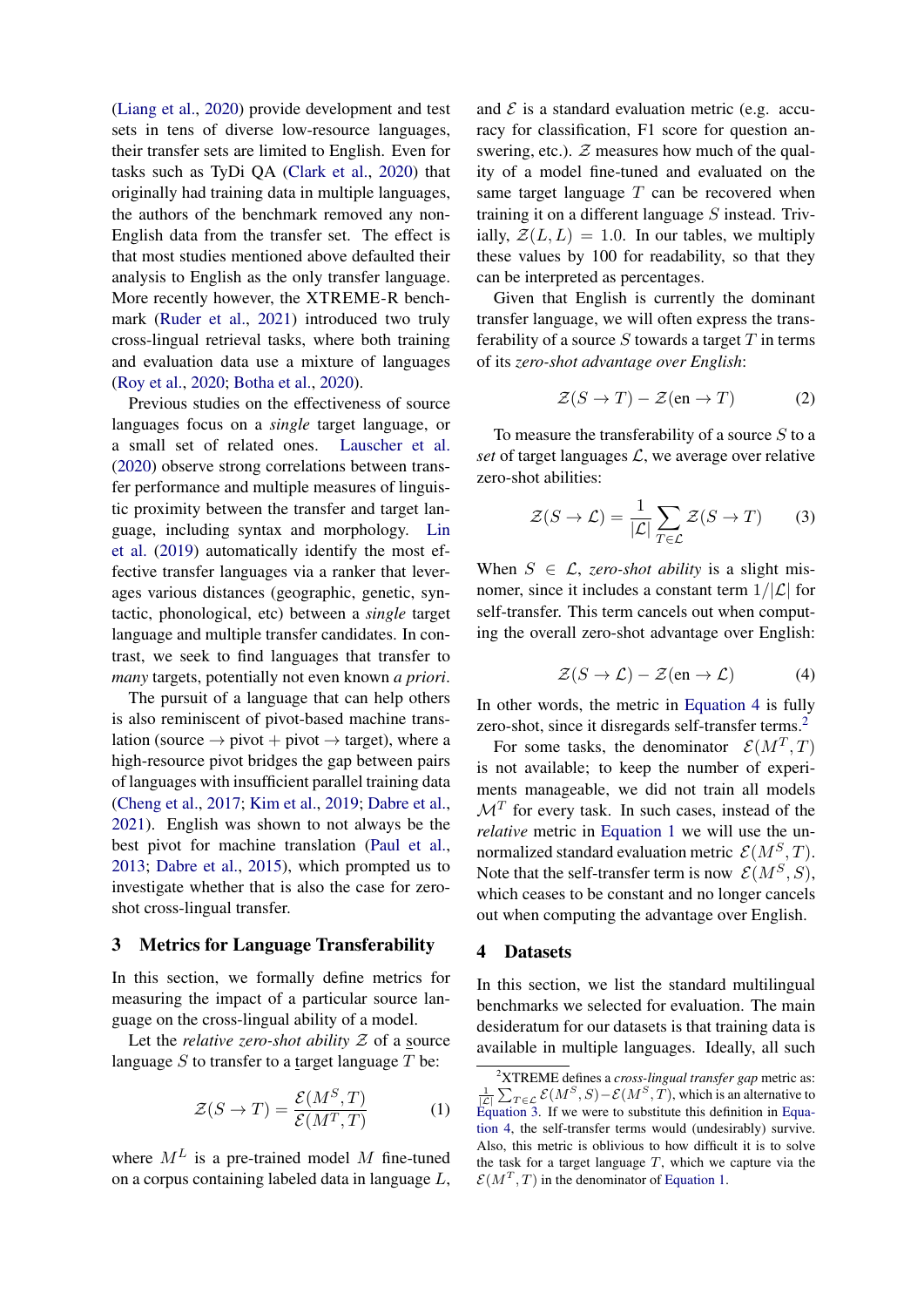<span id="page-3-1"></span>

| Model    | XNLI PAWS-X XQuAD |  |
|----------|-------------------|--|
| mBERT    | х                 |  |
| mT5-Base |                   |  |

Table 1: English was out-performed  $(X)$  by other source languages in 5/6 experimental settings.

training sets would be produced by humans (or verifiably high-quality). In practice however, multilingual training data was obtained by machinetranslating an originally human-curated dataset (most often in English) to other languages. Inescapably, this introduces the confound of MT quality; high-resource languages are likely to have good translation systems and therefore merely *appear* to outperform others on zero-shot crosslingual transfer. We will be mindful of this when drawing conclusions from our experiments.

To ensure that all language-specific subsets have the *same* size and informational content, we occasionally depart from the established way of using some of these datasets, as elaborated below.

XNLI The Cross-lingual Natural Language Inference corpus [\(Conneau et al.,](#page-8-4) [2018\)](#page-8-4) consists of premise/hypothesis pairs that are either entailments, contradictions, or neutral. XNLI extends the English MultiNLI dataset [\(Williams et al.,](#page-10-5) [2018\)](#page-10-5) to 15 languages, including low-resource ones such as Swahili and Urdu; training sets are machine-translated, while the development and test sets are human-translated.

PAWS-X The Cross-lingual Paraphrase Adversaries from Word Scrambling corpus [\(Yang et al.,](#page-10-6) [2019\)](#page-10-6) is a binary classification task for paraphrase identification. Its 6 training sets were machinetranslated from the English PAWS dataset [\(Zhang](#page-10-7) [et al.,](#page-10-7) [2019\)](#page-10-7). The development and test sets were human-translated.

XQuAD The Cross-lingual Question Answering Dataset [\(Artetxe et al.,](#page-8-11) [2020\)](#page-8-11) requires answering questions by identifying answer spans in accompanying paragraphs. XQuAD consists of human translations of the development and test sets of the English SQuAD 1.1 corpus [\(Rajpurkar](#page-9-11) [et al.,](#page-9-11) [2016\)](#page-9-11) into 10 languages. For training, we automatically translated the SQuAD training set using an in-house MT system. This process is lossy because the translated answers need to be located within the translated paragraphs. We applied the fuzzy matching procedure in [Hu et al.](#page-9-1) [\(2020\)](#page-9-1), but dropping examples more aggressively (when the edit distance between the closest match and translated answer is >5 instead of >10). When comparing such machine-translated datasets, we ensure equal corpus sizes by taking the intersection of questions whose answers were successfully found in the paragraphs after translation.

TyDi QA The Typologically Diverse Question Answering corpus [\(Clark et al.,](#page-8-5) [2020\)](#page-8-5) gathers human-generated data in 11 languages, for both training and development (the test set is kept private). Specifically, we use its Gold Passage subtask, which has the same format as XQuAD. In contrast to the latter, TyDi QA contains *different* context/question pairs across languages. In our experiments, we hold the informational content constant by always comparing in-house machine translations of the *same* human-generated subset. This is similar to XQuAD, except that it allows the source language to be different from English.

Notation We attach superscripts to dataset names to indicate whether they are the original version of a corpus (O), human-translated (HT) or machine-translated (MT).

# <span id="page-3-0"></span>5 Models

In our experiments, we fine-tune two widely used pre-trained multilingual language models. We report *trends* that are consistent between the two model families, and will be less concerned with fully explaining the corner cases when they exhibit different zero-shot behavior.

mBERT Multilingual BERT (mBERT) [\(Devlin](#page-8-1) [et al.,](#page-8-1) [2018\)](#page-8-1) is an *encoder* model that was jointly trained on 104 languages from Wikipedia, with masked language model and next-sentence prediction objectives. As elaborated in [section 2,](#page-1-1) mBERT has been extensively studied in the context of zero-shot learning, with impressive crosslingual transfer capabilities.

mT5 Multilingual T5 (mT5) [\(Xue et al.,](#page-10-1) [2020\)](#page-10-1) is an *encoder-decoder* model that was jointly trained on 101 languages from Common Crawl. We use its mT5-Base variant, whose encoder is similar in size to mBERT (mT5-Base has a larger parameter count due to the additional decoder). mT5 was also shown to transfer well to new languages.

The zero-shot cross-lingual strengths of the two models are distributed differently across tasks.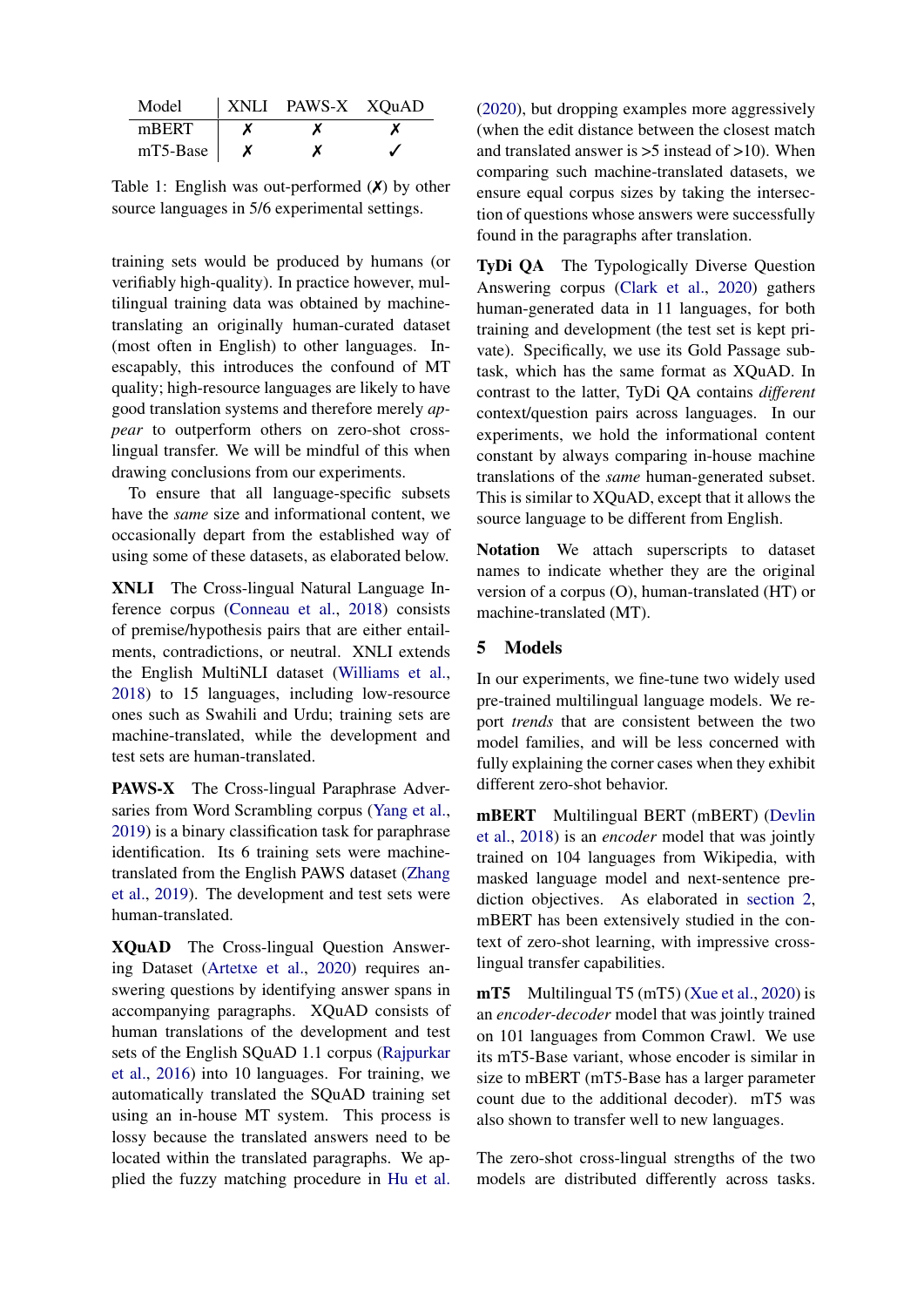<span id="page-4-0"></span>

| Train                                                  |                   |                   | Latin-High Resource                         |                   | Latin-Low Res.   |                   |                                             |                   | Miscellaneous    |                  |                   |                   |                                                                                                              |                   |                                    | Averages          |                  |                  |                                                                     |
|--------------------------------------------------------|-------------------|-------------------|---------------------------------------------|-------------------|------------------|-------------------|---------------------------------------------|-------------------|------------------|------------------|-------------------|-------------------|--------------------------------------------------------------------------------------------------------------|-------------------|------------------------------------|-------------------|------------------|------------------|---------------------------------------------------------------------|
| Data                                                   | $en^{\circ}$      |                   | $de^{HT}$ es <sup>HT</sup> fr <sup>HT</sup> |                   |                  |                   | $sw^{HT}$ tr <sup>HT</sup> vi <sup>HT</sup> |                   |                  |                  |                   |                   | $arHT$ bo <sup>HT</sup> el <sup>HT</sup> hi <sup>HT</sup> ru <sup>HT</sup> ur <sup>HT</sup> th <sup>HT</sup> |                   | $\mathbf{z}\mathbf{h}^{\text{HT}}$ |                   |                  |                  | $\rightarrow$ LH $\rightarrow$ LL $\rightarrow$ M $\rightarrow$ All |
| mBERT                                                  |                   |                   |                                             |                   |                  |                   |                                             |                   |                  |                  |                   |                   |                                                                                                              |                   |                                    |                   |                  |                  |                                                                     |
| $en^{\circ}$                                           | 100.0             | 92.2              | 95.7                                        | 93.4              | 81.2             | 89.0              | 92.1                                        | 94.8              | 90.5             | 91.4             | 89.1              | 93.8              | 94.7                                                                                                         | 80.5              | 90.5                               | 95.3              | 87.4             | 90.7             | 91.3                                                                |
| $de^{MT}$                                              | $-4.2$            | $+7.8$            | $+0.4$                                      | $+2.1$            | $-4.5$           | $+2.3$            | $+0.7$                                      | $+2.5$            | $+2.5$           | $+2.0$           | $+4.4$            | $+1.5$            | $+4.0$                                                                                                       | $+5.8$            | $+3.0$                             | $+1.5$            | $-0.5$           | $+3.2$           | $+2.0$                                                              |
| $\mathbf{es}^{\mathrm{MT}}$                            | $-3.6$            | $+2.8$            | $+4.3$                                      | $+2.3$            | $-1.7$           | $-1.0$            | $+2.5$                                      | $+1.9$            | $+1.9$           | $+0.1$           | $+3.8$            | $+2.6$            | $+3.4$                                                                                                       | $+4.5$            | $+3.2$                             | $+1.4$            | $-0.1$           | $+2.7$           | $+1.8$                                                              |
| ${\tt fr}^{\tt MT}$                                    | $-3.0$            | $+2.9$            | $+1.4$                                      | $+6.6$            | $-1.9$           | $-1.8$            | $+1.1$                                      | $+3.0$            | $+1.5$           | $-1.2$           | $+1.2$            | $+2.2$            | $+3.7$                                                                                                       | $+2.7$            | $+3.5$                             | $+2.0$            | $-0.9$           | $+2.1$           | $+1.5$                                                              |
| $\mathbf{s}\mathbf{w}^{\mathrm{MT}}$                   | $-9.7$            | $-3.9$            | $-8.0$                                      | $-5.1$            | $+18.8$          | $-5.7$            | $-4.3$                                      | $-4.2$            | $-4.7$           | $-2.7$           | $-1.1$            | $-5.0$            | $-3.0$                                                                                                       | $+0.1$            | $-5.5$                             | $-6.7$            | $+2.9$           | $-3.3$           | $-2.9$                                                              |
| $\mathbf{tr}^{\mathrm{MT}}$                            | $-14.2$           | $-2.9$            | $-4.6$                                      | $-2.5$            | $-1.7$           | $+11.0$           | $-2.9$                                      | $-0.5$            | $-0.1$           | $-1.7$           | $+4.6$            | $-0.3$            | $+2.6$                                                                                                       | $+2.5$            | $+0.4$                             | $-6.1$            | $+2.2$           | $+0.9$           | $-0.7$                                                              |
| $\mathbf{v}\mathbf{i}^{\mathrm{MT}}$                   | $-8.4$            | $-1.0$            | $-2.0$                                      | $+0.6$            | $-0.9$           | $-2.7$            | $+7.9$                                      | $+0.6$            | $+0.7$           | $-0.1$           | $+3.4$            | $+0.0$            | $+1.6$                                                                                                       | $+6.5$            | $+1.5$                             | $-2.7$            | $+1.4$           | $+1.8$           | $+0.5$                                                              |
| $\mathbf{a}\overline{\mathbf{r}^{\text{MT}}}$          | $-9.3$            | $-0.5$            | $-2.8$                                      | $+0.2$            | $-2.0$           | $-1.8$            | $-0.7$                                      | $+5.2$            | $+1.6$           | $+0.3$           | $+2.7$            | $+0.4$            | $+2.6$                                                                                                       | $+1.5$            | $-0.2$                             | $-3.1$            | $-1.5$           | $+1.8$           | $-0.2$                                                              |
| $\mathbf{b}\mathbf{g}^{\mathrm{MT}}$                   | $-7.6$            | $+0.8$            | $-2.1$                                      | $+0.5$            | $-3.4$           | $-1.4$            | $-0.1$                                      | $+1.5$            | $+9.5$           | $+0.7$           | $+3.5$            | $+1.5$            | $+1.8$                                                                                                       | $+2.2$            | $+2.2$                             | $-2.1$            | $-1.6$           | $+2.9$           | $+0.6$                                                              |
| $e1^{\text{MI}}$                                       | $-9.4$            | $-1.6$            | $-3.4$                                      | $-0.9$            | $-1.2$           | $-0.5$            | $-1.8$                                      | $-0.2$            | $+0.7$           | $+8.6$           | $+3.5$            | $-0.6$            | $+0.4$                                                                                                       | $+5.7$            | $-0.3$                             | $-3.8$            | $-1.2$           | $+2.2$           | $-0.1$                                                              |
| $\mathtt{hi}^\mathtt{MT}$                              | $-15.5$           | $-3.3$            | $-8.4$                                      | $-3.6$            | $-4.2$           | $-2.1$            | $-3.4$                                      | $-2.0$            | $-1.9$           | $-3.5$           | $+10.9$           | $-2.4$            | $+7.5$                                                                                                       | $+2.0$            | $-0.3$                             | $-7.7$            | $-3.2$           | $+1.3$           | $-2.0$                                                              |
| $\textbf{r}\textbf{u}^{\text{MT}}$                     | $-6.2$            | $+2.1$            | $-0.1$                                      | $+1.8$            | $-4.3$           | $-0.6$            | $+2.0$                                      | $+1.5$            | $+4.8$           | $+2.1$           | $+3.7$            | $+6.2$            | $+4.3$                                                                                                       | $+4.5$            | $+2.9$                             | $-0.6$            | $-1.0$           | $+3.7$           | $+1.6$                                                              |
| $\mathbf{u}\mathbf{r}^{\text{MT}}$<br>$th^{\text{MT}}$ | $-24.2$           | $-12.9$           | $-16.7$                                     | $-13.1$           | $-16.1$          | $-12.4$           | $-14.6$                                     | $-9.8$            | $-9.9$           | $-11.8$          | $+1.5$            | $-9.8$            | $+5.3$                                                                                                       | $-17.0$           | $-9.4$                             | $-16.7$           | $-14.3$          | $-7.6$           | $-11.4$                                                             |
| $\mathbf{z}\mathbf{h}^{\text{MT}}$                     | $-24.1$<br>$-7.0$ | $-11.3$<br>$-0.9$ | $-13.8$<br>$-2.6$                           | $-11.3$<br>$+0.1$ | $-4.8$<br>$-9.0$ | $-12.9$<br>$-0.1$ | $-9.8$<br>$+1.6$                            | $-10.6$<br>$+0.5$ | $-9.3$<br>$+0.6$ | $-8.6$<br>$-1.4$ | $-10.0$<br>$+3.1$ | $-11.4$<br>$+0.7$ | $-12.6$<br>$+3.6$                                                                                            | $+19.5$<br>$-0.2$ | $-9.7$<br>$+9.5$                   | $-15.1$<br>$-2.6$ | $-9.2$<br>$-2.5$ | $-6.6$<br>$+2.0$ | $-9.4$<br>$-0.1$                                                    |
|                                                        |                   |                   |                                             |                   |                  |                   |                                             |                   |                  |                  |                   |                   |                                                                                                              |                   |                                    |                   |                  |                  |                                                                     |
| mT <sub>5</sub>                                        |                   |                   |                                             |                   |                  |                   |                                             |                   |                  |                  |                   |                   |                                                                                                              |                   |                                    |                   |                  |                  |                                                                     |
| $en^{\circ}$                                           | 100.0             | 96.0              | 98.4                                        | 99.1              | 94.0             | 92.8              | 96.2                                        | 95.0              | 96.7             | 97.0             | 93.0              | 96.1              | 93.8                                                                                                         | 94.3              | 92.1                               | 98.4              | 94.3             | 94.8             | 95.6                                                                |
| $de^{MT}$                                              | $-1.6$            | $+4.0$            | $+0.6$                                      | $+1.3$            | $+2.7$           | $+2.6$            | $+1.2$                                      | $+2.7$            | $+1.5$           | $+1.3$           | $+4.5$            | $+2.5$            | $+4.1$                                                                                                       | $+3.2$            | $+2.5$                             | $+1.1$            | $+2.2$           | $+2.8$           | $+2.2$                                                              |
| $\mathbf{es}^{\mathrm{MT}}$                            | $-2.0$            | $+0.4$            | $+1.6$                                      | $+0.8$            | $+1.8$           | $+1.3$            | $+0.9$                                      | $+2.4$            | $+0.9$           | $+1.3$           | $+3.0$            | $+1.8$            | $+2.3$                                                                                                       | $+2.8$            | $+1.9$                             | $+0.2$            | $+1.3$           | $+2.1$           | $+1.4$                                                              |
| $\mathbf{fr}^{\mathrm{MT}}$                            | $-2.7$            | $-0.7$            | $-0.5$                                      | $+0.9$            | $+0.3$           | $-0.4$            | $-2.0$                                      | $+1.1$            | $-0.9$           | $-0.9$           | $+0.5$            | $-0.1$            | $-0.4$                                                                                                       | $+0.1$            | $+1.9$                             | $-0.8$            | $-0.7$           | $+0.1$           | $-0.3$                                                              |
| $\mathbf{s}\overline{\mathbf{w}^{\text{MT}}}$          | $-4.3$            | $-0.8$            | $-1.8$                                      | $-1.1$            | $+6.0$           | $+1.4$            | $-1.3$                                      | $+2.9$            | $-1.1$           | $-0.8$           | $+2.8$            | $-0.8$            | $+1.2$                                                                                                       | $+2.6$            | $+2.9$                             | $-2.0$            | $+2.0$           | $+1.2$           | $+0.5$                                                              |
| $\mathbf{tr}^{\mathrm{MT}}$                            | $-4.8$            | $+0.1$            | $-1.6$                                      | $-0.7$            | $+1.2$           | $+7.2$            | $-0.4$                                      | $+1.4$            | $+0.0$           | $+0.2$           | $+4.7$            | $+0.8$            | $+4.6$                                                                                                       | $+2.4$            | $+2.4$                             | $-1.7$            | $+2.7$           | $+2.1$           | $+1.2$                                                              |
| $\mathbf{v}\mathbf{i}^{\mathrm{MT}}$                   | $-6.6$            | $-1.9$            | $-2.1$                                      | $-1.1$            | $+2.7$           | $-1.0$            | $+3.8$                                      | $+2.0$            | $-1.1$           | $-0.9$           | $+2.0$            | $-0.8$            | $+2.4$                                                                                                       | $+3.1$            | $+0.5$                             | $-2.9$            | $+1.8$           | $+0.9$           | $+0.1$                                                              |
| $\mathbf{a}\mathbf{r}^{\text{MT}}$                     | $-3.5$            | $-0.6$            | $-0.7$                                      | $-0.4$            | $-2.5$           | $+0.4$            | $-1.0$                                      | $+5.0$            | $-0.0$           | $+0.5$           | $+2.0$            | $+0.5$            | $+2.2$                                                                                                       | $+2.8$            | $+2.6$                             | $-1.3$            | $-1.0$           | $+2.0$           | $+0.5$                                                              |
| $\mathbf{b}\mathbf{g}^{\mathrm{MT}}$                   | $-1.8$            | $+2.2$            | $+0.7$                                      | $+1.1$            | $+4.3$           | $+3.6$            | $+1.0$                                      | $+4.4$            | $+3.3$           | $+2.7$           | $+4.9$            | $+2.6$            | $+4.8$                                                                                                       | $+5.6$            | $+4.8$                             | $+0.6$            | $+3.0$           | $+4.1$           | $+3.0$                                                              |
| $e1^{\text{MI}}$                                       | $-3.1$            | $+0.6$            | $+0.5$                                      | $+0.4$            | $+3.7$           | $+1.2$            | $+0.7$                                      | $+3.2$            | $+1.2$           | $+3.0$           | $+3.9$            | $+1.8$            | $+3.4$                                                                                                       | $+3.6$            | $+2.0$                             | $-0.4$            | $+1.8$           | $+2.7$           | $+1.7$                                                              |
| $h i^{MT}$                                             | $-7.0$            | $-1.0$            | $-3.3$                                      | $-2.2$            | $+1.3$           | $+2.7$            | $-0.6$                                      | $+1.6$            | $-1.8$           | $-0.2$           | $+7.0$            | $-0.6$            | $+5.7$                                                                                                       | $+0.9$            | $+0.4$                             | $-3.4$            | $+1.1$           | $+1.6$           | $+0.2$                                                              |
| $ru^{\text{MT}}$                                       | $-1.7$            | $+0.8$            | $+1.2$                                      | $+1.7$            | $+4.0$           | $+2.2$            | $+1.4$                                      | $+3.0$            | $+2.0$           | $+2.1$           | $+4.8$            | $+3.9$            | $+4.0$                                                                                                       | $+4.7$            | $+4.0$                             | $+0.5$            | $+2.5$           | $+3.6$           | $+2.5$                                                              |
| $\mathbf{u}\mathbf{r}^{\text{MT}}$<br>$th^{\text{MT}}$ | $-8.5$<br>$-3.9$  | $-2.0$<br>$-0.3$  | $-4.5$<br>$-1.6$                            | $-3.5$<br>$-0.9$  | $+1.0$<br>$+1.4$ | $+2.6$<br>$+0.4$  | $-1.4$<br>$-0.2$                            | $-1.0$<br>$+1.8$  | $-2.0$<br>$-0.2$ | $-0.9$<br>$+0.0$ | $+4.4$<br>$+1.0$  | $-1.2$<br>$+0.1$  | $+6.2$<br>$+1.0$                                                                                             | $+0.7$<br>$+5.7$  | $+0.1$<br>$+3.0$                   | $-4.6$<br>$-1.7$  | $+0.7$<br>$+0.6$ | $+0.8$<br>$+1.5$ | $-0.7$<br>$+0.5$                                                    |
| $\mathbf{z}\mathbf{h}^{\text{MT}}$                     | $-2.5$            | $+1.5$            | $-0.2$                                      | $+0.9$            | $+4.8$           | $+3.9$            | $+1.5$                                      | $+3.7$            | $+1.3$           | $+1.3$           | $+5.1$            | $+2.0$            | $+4.5$                                                                                                       | $+5.7$            | $+7.9$                             | $-0.1$            | $+3.4$           | $+3.9$           | $+2.8$                                                              |
|                                                        |                   |                   |                                             |                   |                  |                   |                                             |                   |                  |                  |                   |                   |                                                                                                              |                   |                                    |                   |                  |                  |                                                                     |

Table 2: XNLI: zero-shot transfer. Values for  $en^{\circ}$  are *relative* zero-shot abilities (Equation 1). Values for other languages  $(\mathbf{x} \mathbf{x}^{\text{MT}})$  are zero-shot *advantages* over English (Equation 2). Surprisingly, some machine-translated datasets (such as German and Russian) are more transferable across the board than the original English set.

Compared to mBERT when transferring from English, mT5-Base achieves  $+10.0$  in XNLI accuracy,  $+4.5$  in PAWS-X accuracy,  $-2.5$  in XQuAD F1 score and  $-2.5$  in TyDi QA F1 score, among others (Xue et al., 2020). Its generative nature (which poses challenges for extractive QA) contrasts with mBERT's extractive approach.

# **6** Fine-Tuning Procedure

We measure the zero-shot performance of various languages in isolation, by fine-tuning the pretrained models listed in section 5 on monolingual corpora. We follow the fine-tuning procedures established by previous work.

**mBERT** Similarly to XTREME, we fine-tune mBERT for a *fixed* number of epochs, with the following hyperparameters: 5 epochs, learning rate 3e-5, training batch size 128. Note that the development set does not contribute to checkpoint selection in any way.

mT5 Following the authors of mT5, we finetune it with *early stopping*. We store checkpoints every 200 steps, for a total of 2000 steps. When

using transfer language  $x$ , we select the checkpoint with best performance on  $x$ 's development set. Finally, we evaluate its zero-shot quality on all other languages using the test set. The only exception is TyDi QA, which kept its test set private: we fine-tune for 500 steps and select the last checkpoint, then evaluate it on the development set.

#### 7 **Analysis and Results**

We find that English is often out-performed by other source languages on standard multilingual benchmarks. Table 1 summarizes our results.

# 7.1 Sequence Classification

In this set of experiments, we fine-tuned mBERT and mT5-Base separately on all 15 source languages from XNLI (Table 2) and all 7 source languages from PAWS-X (Table 3). For both models, both tasks, and all combinations of source S and target  $T$  languages, we computed the *relative* zeroshot ability  $\mathcal{Z}(S \to T)$  defined in Equation 1.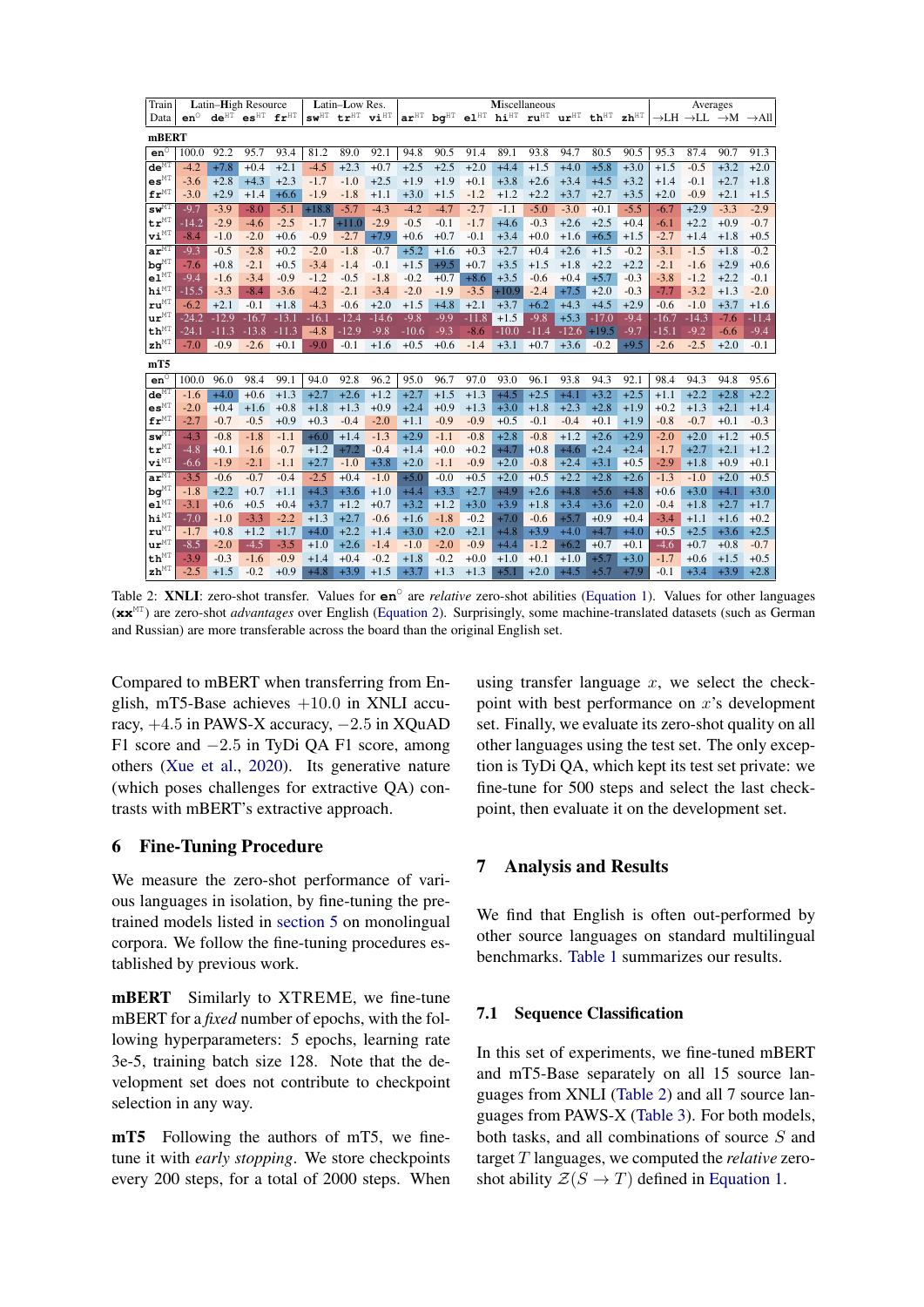<span id="page-5-0"></span>

| Train                                         |                                            |         | Latin Scripts                                               |         |                                    | CJK    |                                   |           | Averages |        |  |
|-----------------------------------------------|--------------------------------------------|---------|-------------------------------------------------------------|---------|------------------------------------|--------|-----------------------------------|-----------|----------|--------|--|
| Data                                          | $\mathtt{en}^{\scriptscriptstyle\lozenge}$ |         | $\textbf{de}^{\text{HT}}$ es <sup>HT</sup> fr <sup>HT</sup> |         | $\mathbf{z}\mathbf{h}^{\text{HT}}$ |        | ja <sup>HT</sup> ko <sup>HT</sup> | Latin CJK |          | All    |  |
| mBERT                                         |                                            |         |                                                             |         |                                    |        |                                   |           |          |        |  |
| $en^{\overline{0}}$                           | 100.0                                      | 97.8    | 97.4                                                        | 98.3    | 93.6                               | 94.8   | 93.2                              | 98.4      | 93.9     | 96.4   |  |
| $\mathbf{d}\mathbf{e}^{\text{MT}}$            | $-1.7$                                     | $+2.2$  | $+0.5$                                                      | $+0.1$  | $+2.1$                             | $+2.9$ | $+2.7$                            | $+0.3$    | $+2.6$   | $+1.3$ |  |
| $\mathbf{es}^{\mathrm{MT}}$                   | $-1.0$                                     | $-0.1$  | $+2.6$                                                      | $+1.4$  | $+0.9$                             | $+1.2$ | $+1.1$                            | $+0.7$    | $+1.1$   | $+0.9$ |  |
| $\mathbf{fr}^{\mathrm{MT}}$                   | $-1.7$                                     | $-0.6$  | $+1.7$                                                      | $+1.7$  | $+2.0$                             | $+2.3$ | $+1.3$                            | $+0.3$    | $+1.9$   | $+1.0$ |  |
| $\mathbf{z}\mathbf{h}^{\overline{\text{MT}}}$ | $-5.1$                                     | $-2.6$  | $-2.7$                                                      | $-3.4$  | $+6.4$                             | $+5.9$ | $+5.0$                            | $-3.5$    | $+5.8$   | $+0.5$ |  |
| ja <sup>MT</sup>                              | $-13.8$                                    | $-10.2$ | $-10.8$                                                     | $-10.5$ | $+0.3$                             | $+5.2$ | $+1.7$                            | $-11.3$   | $+2.4$   | $-5.4$ |  |
| $ko^{MT}$                                     | $-8.4$                                     | $-4.3$  | $-5.3$                                                      | $-5.6$  | $+2.1$                             | $+5.6$ | $+6.8$                            | $-5.9$    | $+4.9$   | $-1.3$ |  |
| mT5                                           |                                            |         |                                                             |         |                                    |        |                                   |           |          |        |  |
| $en^{\overline{0}}$                           | 100.0                                      | 98.8    | 99.6                                                        | 99.1    | 95.3                               | 97.5   | 93.9                              | 99.4      | 95.6     | 97.7   |  |
| $de^{\overline{\text{MT}}}$                   | $-0.2$                                     | $+1.2$  | $+0.8$                                                      | $+0.6$  | $+2.6$                             | $-0.2$ | $+1.9$                            | $+0.6$    | $+1.4$   | $+1.0$ |  |
| $\mathbf{es}^{\mathrm{MT}}$                   | $-1.7$                                     | $-1.1$  | $+0.4$                                                      | $-0.2$  | $+0.0$                             | $-2.4$ | $-0.1$                            | $-0.6$    | $-0.8$   | $-0.7$ |  |
| $\mathbf{fr}^{\mathrm{MT}}$                   | $-1.2$                                     | $-0.6$  | $+0.9$                                                      | $+0.9$  | $+0.5$                             | $-1.4$ | $+1.8$                            | $+0.0$    | $+0.3$   | $+0.1$ |  |
| $\mathbf{z}\overline{\mathbf{h}^{\text{MT}}}$ | $-1.5$                                     | $-0.1$  | $+0.6$                                                      | $+0.2$  | $+4.7$                             | $+3.6$ | $+4.9$                            | $-0.2$    | $+4.4$   | $+1.8$ |  |
| ја $^{\text{MT}}$                             | $-1.7$                                     | $-0.5$  | $-0.1$                                                      | $-0.1$  | $+4.5$                             | $+2.5$ | $+5.5$                            | $-0.6$    | $+4.2$   | $+1.5$ |  |
| $k$ o $\mathrm{M} \mathrm{T}$                 | $-1.1$                                     | $-0.3$  | $+0.4$                                                      | $+0.2$  | $+3.3$                             | $+3.7$ | $+6.1$                            | $-0.2$    | $+4.4$   | $+1.8$ |  |

Table 3: PAWS-X zero-shot transfer (averaged over 3 runs). Values for  $en^{\circ}$  are *relative* zero-shot abilities (Equation 1). Values for  $\mathbf{x} \mathbf{x}^M$  are zero-shot *advantages* over English (Equation 2). Interestingly, German and French both outperform English by a significant margin across the board.

### English is often not the best source language.

Here we tackle our main research question: Is English the most effective source language for zeroshot cross-lingual transfer? To explore this question, we compute, for each source language, its zero-shot *advantages* over English, as defined in Equation 2. Results in Table 2 and Table 3 identify multiple source languages that out-perform English across the board. For instance, on XNLI (Table 2), German  $(d e^{MT})$  scores an average advantage of  $+2.0$  on mBERT and  $+2.2$  on mT5, while Russian  $(\mathbf{r}\mathbf{u}^{\text{MT}})$  achieves an advantage of +1.6 on mBERT and +2.5 on mT5. Notably, these advantages are consistent across groups of targets; Russian doesn't only transfer better to related languages such as Bulgarian ( $\mathbf{b}\mathbf{q}^{\text{HT}}$ ), but also to Latin-scripted languages or other scripts such as Thai ( $\mathbf{th}^{\text{HT}}$ ). Similarly, for PAWS-X (Table 3), German scores  $+1.3$  on mBERT and  $+1.0$  on mT5, with consistent gains across target groups.

Most remarkably, all non-English transfer sets were *machine-translated* from a corpus initially written in English. The fact that the latter is de-ranked by automated translations is counterintuitive, since the conversion process is presumed to be imperfect. This finding offers a simple yet effective recipe for improving multilingual systems trained via zero-shot transfer: instead of finetuning on English data, translate it first. $3$ 

<span id="page-5-2"></span>

| Train                                  |    |        |              | Average advantage over English |
|----------------------------------------|----|--------|--------------|--------------------------------|
| Data                                   |    |        | (Equation 2) |                                |
| $en^{\overline{\text{test}}}$          | HТ | N/A    | MT           | N/A                            |
| $\mathbf{ar}^{\text{test}}$            | HТ | $-0.3$ | MT           | $-0.0$                         |
| $\text{bg}^{\text{test}}$              | НT | $+0.8$ | MT           | $+1.0$                         |
| $\mathbf{de}^{\texttt{test}}$          | HТ | $+1.2$ | <b>MT</b>    | $+0.6$                         |
| $e1^{\text{test}}$                     | НT | $+0.5$ | MT           | $+0.3$                         |
| $\mathsf{es}^\mathsf{test}$            | HТ | $+1.5$ | <b>MT</b>    | $+1.4$                         |
| $\mathbf{fr}^{\text{test}}$            | HТ | $+0.8$ | <b>MT</b>    | $+0.3$                         |
| $\mathtt{hi}^{\texttt{test}}$          | HТ | $-0.8$ | MT           | $+0.1$                         |
| $\mathbf{r}\mathbf{u}^{\text{test}}$   | HT | $+0.6$ | <b>MT</b>    | $+0.7$                         |
| $\textbf{sw}^{\texttt{test}}$          | HТ | $-8.9$ | MT           | $-10.7$                        |
| $th^{\text{test}}$                     | HТ | $-5.8$ | MT           | $-5.7$                         |
| $\mathtt{tr}^{\texttt{test}}$          | HT | $-1.9$ | <b>MT</b>    | $-1.4$                         |
| $\mathbf{ur}^{\text{test}}$            | HТ | $-0.9$ | <b>MT</b>    | $-0.5$                         |
| $\mathbf{vi}^\text{test}$              | HТ | $+0.4$ | MT           | $+0.8$                         |
| $\mathbf{z}\mathbf{h}^{\texttt{test}}$ | HТ | $+0.6$ | MT           | $+0.7$                         |

Table 4: XNLI models fine-tuned on translations of the English *test* set (re-purposed for training), produced either by humans (HT) or by an MT system. Transferability is comparable across the two columns, meaning that the inferior performance of English in Table 2 and Table 3 is not explained by fortunate artefacts of MT.

Does machine translation boost transferability?

In light of the results above, the following question arises: are the gains over the English baseline due to the other languages being intrinsically better sources, or from a fortunate side-effect of automated translation (e.g. insertion of noise in the transfer set that makes the model less prone to over-fitting)? To tease these apart, we propose a new experiment using the XNLI dataset: we re-purpose the test set (which was human-generated) for training. We train models on both the human-translated (HT) and their in-house machine translations (MT) and measure how the advantage over English differs in the two scenarios. We use the human-generated development set for evaluation. Table 4 shows that English is outperformed by the same set of languages in both cases, without evidence that machine-translated training sets transfer better than human-generated ones.

mBERT vs mT5 Across both tasks, mBERT displays larger gaps than mT5 between the highest and lowest performing languages. For instance, for XNLI, Urdu's average (dis)advantage over English is  $-11.4$  on mBERT and only  $-0.7$  on mT5 (with successful transfer to Hindi in particular). This might be due to mT5's more comprehensive

<span id="page-5-1"></span><sup>&</sup>lt;sup>3</sup>This recipe only applies to tasks that accommodate for machine translation, that is, the labels remain valid or can be

adapted after the text was translated. If the budget permits, the alternative is to collect data from scratch in one of the better source languages.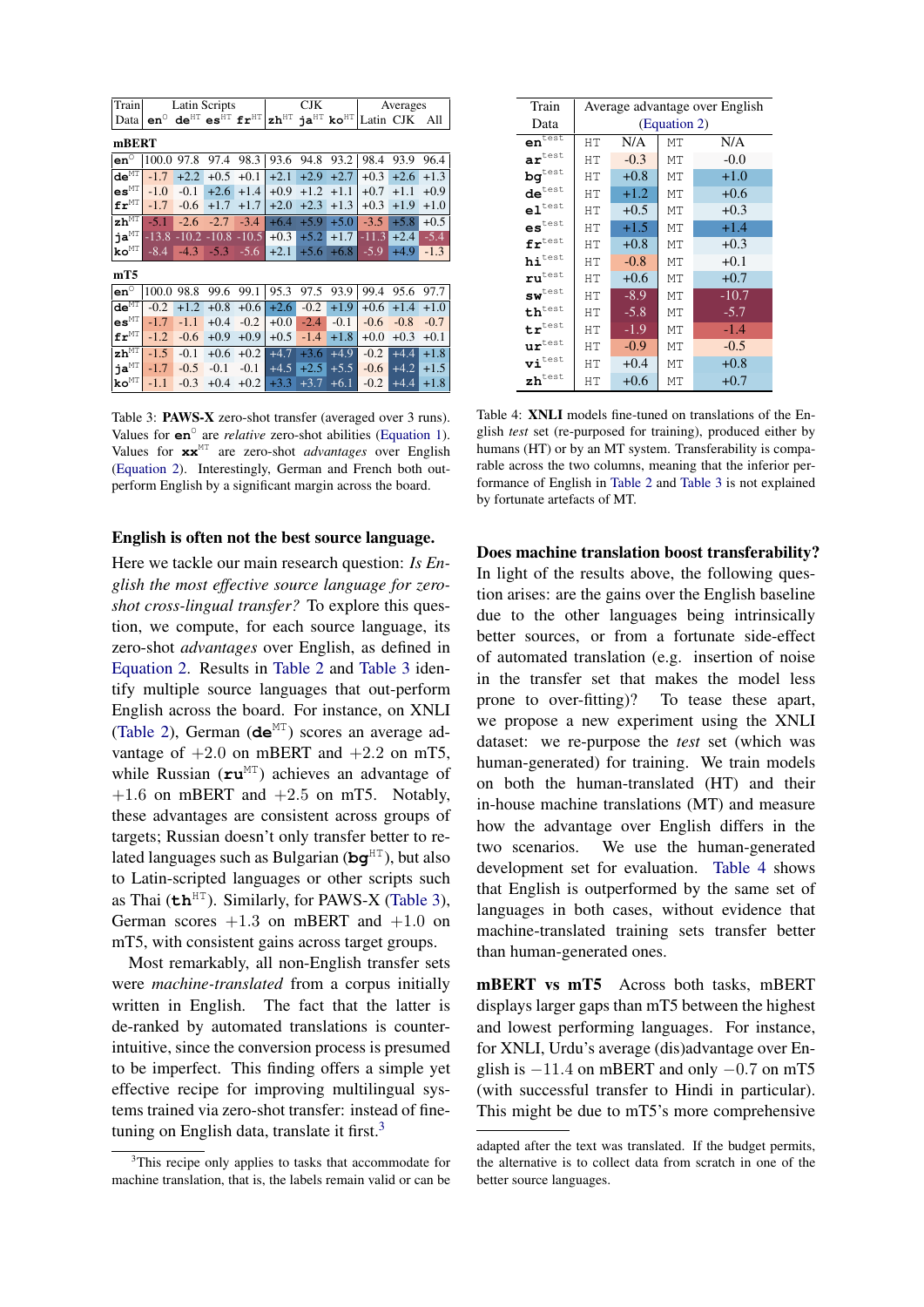<span id="page-6-0"></span>

|             |                                         |              |                  |                  | Other Languages  |                  |                  |                     |                  |                  |                             |                                     | Averages            |                   |
|-------------|-----------------------------------------|--------------|------------------|------------------|------------------|------------------|------------------|---------------------|------------------|------------------|-----------------------------|-------------------------------------|---------------------|-------------------|
| Model       | Source                                  | $en^{\circ}$ | $de^{\text{HT}}$ | $ru^{\text{HT}}$ | $ar^{\text{HT}}$ | $e1^{\text{HT}}$ | es <sup>HT</sup> | $h i$ <sup>HT</sup> | $th^{\text{HT}}$ | $tr^{\text{HT}}$ | $\mathbf{vi}^{\mathrm{HT}}$ | $\mathbf{z} \mathbf{h}^{\text{HT}}$ | $\rightarrow$ Other | $\rightarrow$ All |
| mBERT       | $en^{\circ}$                            | 82.2         | 67.1             | 67.3             | 54.4             | 57.6             | 72.9             | 52.0                | 36.3             | 49.7             | 66.5                        | 55.4                                | 55.6                | 60.1              |
| mBERT       | $en^{\circ} \rightarrow de^{MT}$        | $-4.7$       | $+5.8$           | $+1.5$           | $+1.2$           | $+4.3$           | $-0.7$           | $+0.7$              | $+3.3$           | $-2.5$           | $-1.3$                      | $-1.2$                              | $+0.5$              | $+0.6$            |
| mBERT       | $en^{\circ} \rightarrow ru^{\text{MT}}$ | $-7.4$       | $-0.4$           | $+5.9$           | $+5.9$           | $+2.0$           | $-4.1$           | $+1.3$              | $+8.2$           | $+4.8$           | $+1.4$                      | $+2.7$                              | $+2.8$              | $+1.8$            |
| mT5-Base    | $en^{\circ}$                            | 84.5         | 72.4             | 58.2             | 64.0             | 59.1             | 74.2             | 60.1                | 56.8             | 68.1             | 70.8                        | 67.6                                | 65.1                | 66.9              |
| mT5-Base    | $en^{\circ} \rightarrow de^{\text{MT}}$ | $-6.5$       | $+4.0$           | $-3.7$           | $-5.6$           | $-7.0$           | $-1.3$           | $-4.4$              | $+1.2$           | $-2.4$           | $-2.7$                      | $-1.5$                              | $-3.0$              | $-2.7$            |
| mT5-Base    | $en^{\circ} \rightarrow ru^{\text{MT}}$ | $-6.2$       | $-3.2$           | $+18.1$          | $-2.2$           | $-9.5$           | $-3.9$           | $-6.5$              | $+2.2$           | $-4.9$           | $-5.6$                      | $-2.7$                              | $-4.2$              | $-2.2$            |
| mT5-Uniform | $en^{\circ}$                            | 82.1         | 66.2             | 63.0             | 57.6             | 62.2             | 69.2             | 52.0                | 49.4             | 55.6             | 60.4                        | 64.4                                | 58.9                | 62.0              |
| mT5-Uniform | $en^{\circ} \rightarrow de^{MT}$        | $-9.8$       | $+5.6$           | $+0.7$           | $-0.9$           | $+1.4$           | $-3.7$           | $+4.3$              | $+6.9$           | $-0.0$           | $-3.9$                      | $-0.2$                              | $+0.5$              | $+0.0$            |
| mT5-Uniform | $en^{\circ} \rightarrow ru^{\text{MT}}$ | $-9.4$       | $-1.6$           | $+8.7$           | $+2.0$           | $+3.0$           | $-0.6$           | $+3.2$              | $+3.8$           | $+1.6$           | $+1.8$                      | $-2.0$                              | $+1.6$              | $+1.0$            |

Table 5: **XQuAD** (F1 scores). The pre-trained models were fine-tuned separately on the original English ( $en^{\circ}$ ) dataset (for which we show F1 scores) and its machine translations to German ( $de^{MT}$ ) and Russian ( $de^{MT}$ ) subsets (for which we show improvements over  $en^{\circ}$  F1). All three datasets contain the same 80,000 questions. On mBERT and mT5-Uniform, English is out-performed by the other datasets, despite them being machine-translated.

pre-training set, and suggests that the handling of a particular language during pre-training can influence its later zero-shot ability during fine-tuning.

### 7.2 Extractive Question Answering (QA)

Next, we investigate whether German and Russian, two of the languages that out-performed English in the experiments above, hold their advantage in question answering tasks. For this purpose, we fine-tuned mBERT and mT5 separately on the English SQuAD corpus  $(en^{\circ})$  and two in-house translations ( $de^{MT}$  and  $ru^{MT}$ ), and evaluated their transferability to XOuAD. See section 4 for more information on these QA datasets.

# **QA** on mBERT: Russian transfers better

Table 5 shows that, when fine-tuning mBERT, English is significantly out-performed by Russian  $(+2.8 \text{ F1} \rightarrow$ Other) and is on-par with German  $(+0.5 \text{ F1} \rightarrow$ Other), despite the last two being machine-translated. Zero-shot transfer to Thai  $(\mathbf{th}^{\text{HT}})$  benefits the most: transferring from Russian brings an additional  $+8.2$  F1 over transferring from English. Interestingly, Hu et al. (2020) showed that mBERT generally suffers from impoverished transfer to Thai across multiple tasks. It is remarkable that such a pervasive issue can be partly mitigated by simply transferring from Russian, even when machine-translated.

# QA on mT5: English transfers better

We repeated the XQuAD experiment on mT5 and, in contrast to all previous results, the original English training set  $en^{\circ}$  performs significantly better than its German translation de<sup>MT</sup>  $(-3.0 \text{ F1} \rightarrow$ Other) and Russian translation  $\mathbf{r} \mathbf{u}$ <sup>MT</sup>

 $(-4.2 \text{ F1} \rightarrow$ Other). Interestingly however, zeroshot transfer to Thai  $(th<sup>HT</sup>)$  is still more effective from both German  $(+1.2)$  and Russian  $(+2.2)$ .

This anomaly could be linked to the purely generative nature of mT5, which is less aligned with the task of *extractive* QA and is known to produce illegal predictions such as accidental translations (Xue et al., 2020, 2021). Generally, the behavior of zero-shot cross-lingual transfer in generative models is under-studied. The presence of a decoder is yet another variable that can influence cross-lingual transferability, and interact with other aspects of training (model capacity, quality and distribution of pre-training data, language of fine-tuning data, etc.). The reason why fine-tuning mT5 on English leads to better transfer remains an open question. The rest of this section makes observations that can inform future investigations.

#### **XQuAD** contains English-centric content.

Even though the test sets in XQuAD were humantranslated (and therefore likely high-quality), Table 7 shows that some answers consist of English entities that were understandably neither translated nor transliterated (e.g. "Lady Gaga"). We roughly quantify this phenomenon by counting, for each language that doesn't use the Latin script, how many answers are exclusively ASCII and contain at least one letter (to exclude numeric answers like years). Notably, Greek ( $e1<sup>HT</sup>$ ) is the language with highest proportion of such answers  $(9.4\%)$ , and also the target language that suffers the most when transferring from German  $(-7.0 \text{ F1})$  or Russian  $(-9.5 \text{ F1})$  instead of English. This nonnegligible portion of English test answers could be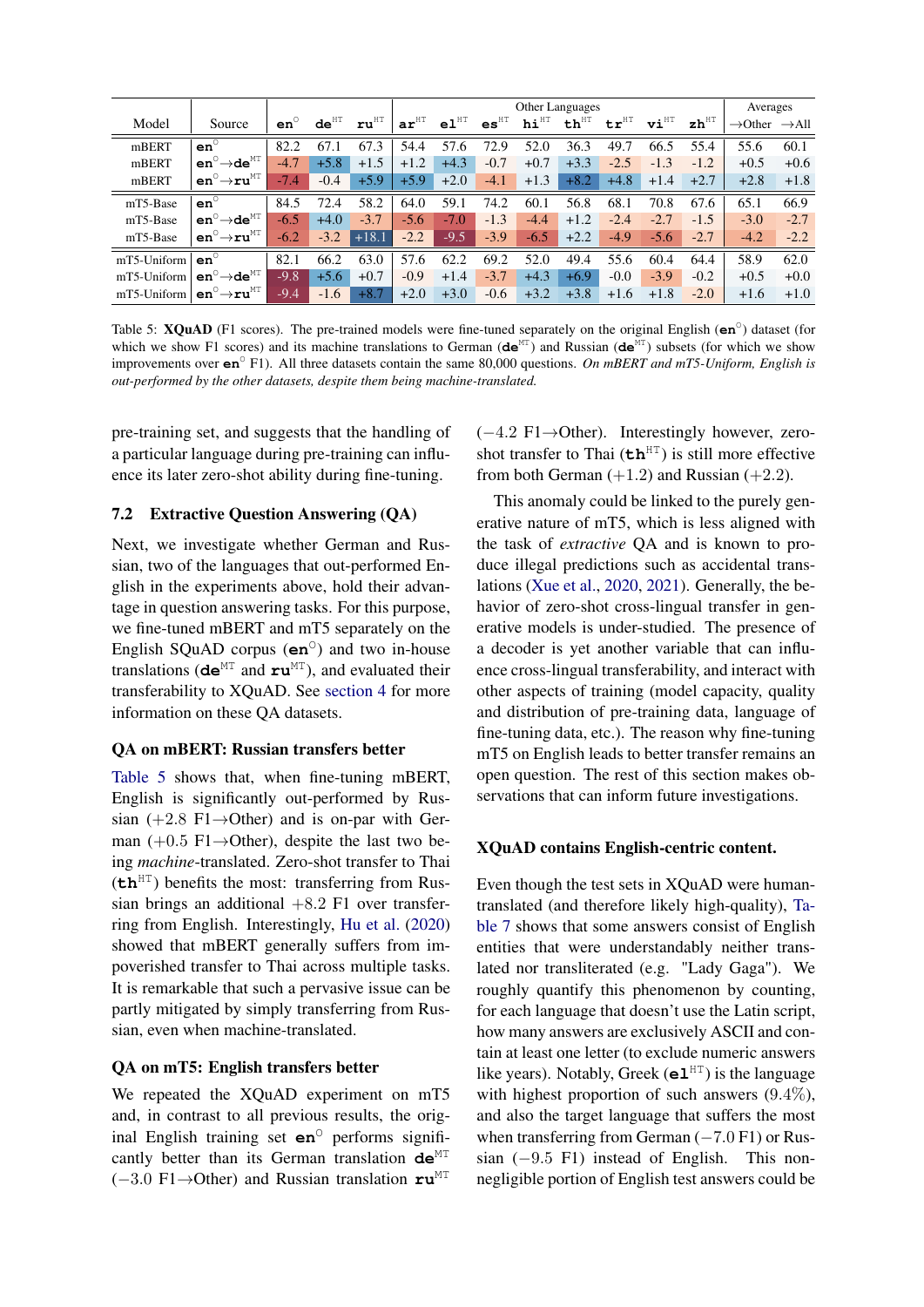<span id="page-7-2"></span>

|                |                                                             |              |              |              | Other Languages |              |              |                       |                                |              | Averages            |                   |  |
|----------------|-------------------------------------------------------------|--------------|--------------|--------------|-----------------|--------------|--------------|-----------------------|--------------------------------|--------------|---------------------|-------------------|--|
| Model          | Source                                                      | $en^{\circ}$ | $ru^{\circ}$ | $f1^{\circ}$ | $ar^{\circ}$    | $bn^{\circ}$ | $id^{\circ}$ | $\mathbf{ko}^{\circ}$ | $\mathbf{s}\mathbf{w}^{\circ}$ | $te^{\circ}$ | $\rightarrow$ Other | $\rightarrow$ All |  |
| mT5-Base       | $\overline{{\tt fi}^{\circ} \rightarrow {\tt en}^{\tt MT}}$ | 63.3         | 39.4         | 51.6         | 51.1            | 20.0         | 60.1         | 32.2                  | 62.7                           | 37.5         | 43.9                | 46.4              |  |
| mT5-Base       | $fi^{\circ} \rightarrow de^{MT}$                            | $-8.0$       | $-4.1$       | $+0.0$       | $-5.0$          | $-1.5$       | $-3.3$       | $-1.5$                | $-3.0$                         | $-14.2$      | $-4.8$              | $-4.5$            |  |
| mT5-Base       | $\texttt{fi}^\circ \rightarrow \texttt{ru}^\texttt{MT}$     | $-13.0$      | $+10.3$      | $-10.9$      | $-9.0$          | $-5.6$       | $-7.6$       | $-6.0$                | $-19.8$                        | $-13.1$      | $-10.2$             | $-8.3$            |  |
| mT5-Base       | $f1^{\circ}$                                                | $-5.6$       | $-2.0$       | $+8.6$       | $+0.4$          | $-3.0$       | $+1.2$       | $-2.0$                | $-2.5$                         | $-6.7$       | $-2.1$              | $-1.3$            |  |
| mT5-Uniform    | $fi^{\circ} \rightarrow en^{MT}$                            | 62.2         | 49.1         | 47.4         | 58.1            | 21.7         | 52.7         | 25.3                  | 42.8                           | 23.8         | 37.4                | 42.6              |  |
| $mT5$ -Uniform | $f{i}^{\circ} \rightarrow d e^{MT}$                         | $-8.2$       | $+0.8$       | $+0.7$       | $+2.2$          | $+2.6$       | $-0.6$       | $+2.8$                | $-1.0$                         | $-4.4$       | $+0.3$              | $-0.6$            |  |
| mT5-Uniform    | $f i^{\circ} \rightarrow r u^{MT}$                          | $-14.6$      | $-2.4$       | $-2.1$       | $+0.7$          | $+9.0$       | $-0.4$       | $+2.0$                | $-3.2$                         | $-2.9$       | $+0.9$              | $-1.5$            |  |
| $mT5$ -Uniform | $f_i^{\circ}$                                               | $-10.7$      | $-1.7$       | $+10.5$      | $+1.9$          | $+10.7$      | $+4.1$       | $+9.1$                | $+7.9$                         | $+2.4$       | $+6.0$              | $+3.8$            |  |

Table 6: TyDi QA-GoldP (F1 scores) after fine-tuning mT5-Base and mT5-Uniform on datasets that were machine-translated from the original Finnish subset  $fi^{\circ}$  (6,800 instances). For the English translation  $en^{MT}$ , we show F1 scores; for all others, we show improvements over  $en^{MT}$  F1. mT5-Uniform (trained on 32B tokens) shows smaller gaps between source languages than  $mT5-Base$  (trained on 1T tokens). See Table 8 for the same analysis when the source dataset is in Arabic.

a reason why the English source scores higher.<sup>4</sup>

#### Translated English still transfers well on mT5.

In all the experiments above, the English training set was produced by humans, while all others were machine-translated. Our goal here is to test whether the mT5/QA setting is particularly susceptible to this difference. We level the playing field by leveraging the TyDi QA corpus differently from its standard usage. We select the two largest training sets: Arabic (14,000 instances) and Finnish (6,800 instances); in turn, we machine-translate these original sets into English, German, and Russian.

Results in Table 6 and Table 8 show that, surprisingly, the gap between English and the other two transfer languages becomes even more salient. It is possible that these differences stem, at least partly, from uneven translation quality across language pairs. However, the fact that  $en^{MT}$  scores +2.1 F1 higher than the original dataset  $\text{fi}^{\circ}$  implies that the superior transferability of English compared to  $de^{MT}$  and  $ru^{MT}$  on TyDi QA is not iust due to better  $\text{fi}^{\circ} \rightarrow \text{en}^{\text{MT}}$  translation quality.

#### Under-trained mT5 closes or reverses the gap.

Another possibility is that the pre-training strategy is responsible for the discrepancy between English and other sources when fine-tuning mT5 on QA. This hypothesis is supported by the following observation: when mT5 is under-trained with 32B tokens (instead of 1T as the published model)

<span id="page-7-0"></span>

| XOuAD<br><b>Test Set</b>             | %ASCII<br>Answers | Examples of ASCII-only<br>test answers in el <sup>HT</sup> |
|--------------------------------------|-------------------|------------------------------------------------------------|
| $ar^{\widehat{\text{HT}}}$           | 0.4%              | $120 \text{ m}$                                            |
| $\mathbf{e}\mathbf{1}^{\texttt{HT}}$ | 9.4%              | Lady Gaga                                                  |
| $h i$ <sup>HT</sup>                  | 1.8%              | State Route 99                                             |
| $\mathbf{r}\mathbf{u}^{\texttt{HT}}$ | 3.4%              | Toyota Corona Mark II                                      |
| $th$ <sup>HT</sup>                   | 3.3%              | User Datagram Protocol                                     |
| $\mathbf{z}$ h $^{\mathrm{HT}}$      | 2.2%              | "business as usual" (BAU)                                  |

Table 7: Languages with non-Latin scripts have nonnegligible proportions of ASCII-only answers (with at least one letter) in the XQuAD test set. Some of these are Englishcentric entities that cannot be translated.

using a uniform sampling distribution across pretraining languages<sup>5</sup>, the gap between English and other fine-tuning languages is either closed or reversed (see the mT5-Uniform model in Table 5, Table 6 and Table 8).

#### 8 **Conclusion**

In this study, we presented empirical evidence that zero-shot cross-lingual transfer from languages other than English can be more effective, especially when the set of target languages is diverse or unknown in advance. Our experiments surface German and Russian as very strong candidates in most settings, even when machine-translated from English. One exception is question answering on mT5; however, when its pre-training strategy is altered, the performance gap between sources is closed or inverted. These findings provide an immediately applicable recipe for improving zeroshot systems (translate them to German or Russian first) and can inform future data collection efforts.

<span id="page-7-1"></span><sup>&</sup>lt;sup>4</sup>A reasonable counter-argument to this hypothesis is that, when using the same XQuAD dataset to fine-tune mBERT, English was outranked–hence the dataset cannot be the culprit. However, implicit in this hypothesis is the fact that the generative nature of mT5 makes it more susceptible to artefacts in the data compared to mBERT.

<span id="page-7-3"></span><sup>&</sup>lt;sup>5</sup>We also pre-trained mT5-Base on 32B tokens with a sampling distribution proportional to dataset sizes (same sampling as the original paper), but observed severe degradation when transferring to lower-resource languages.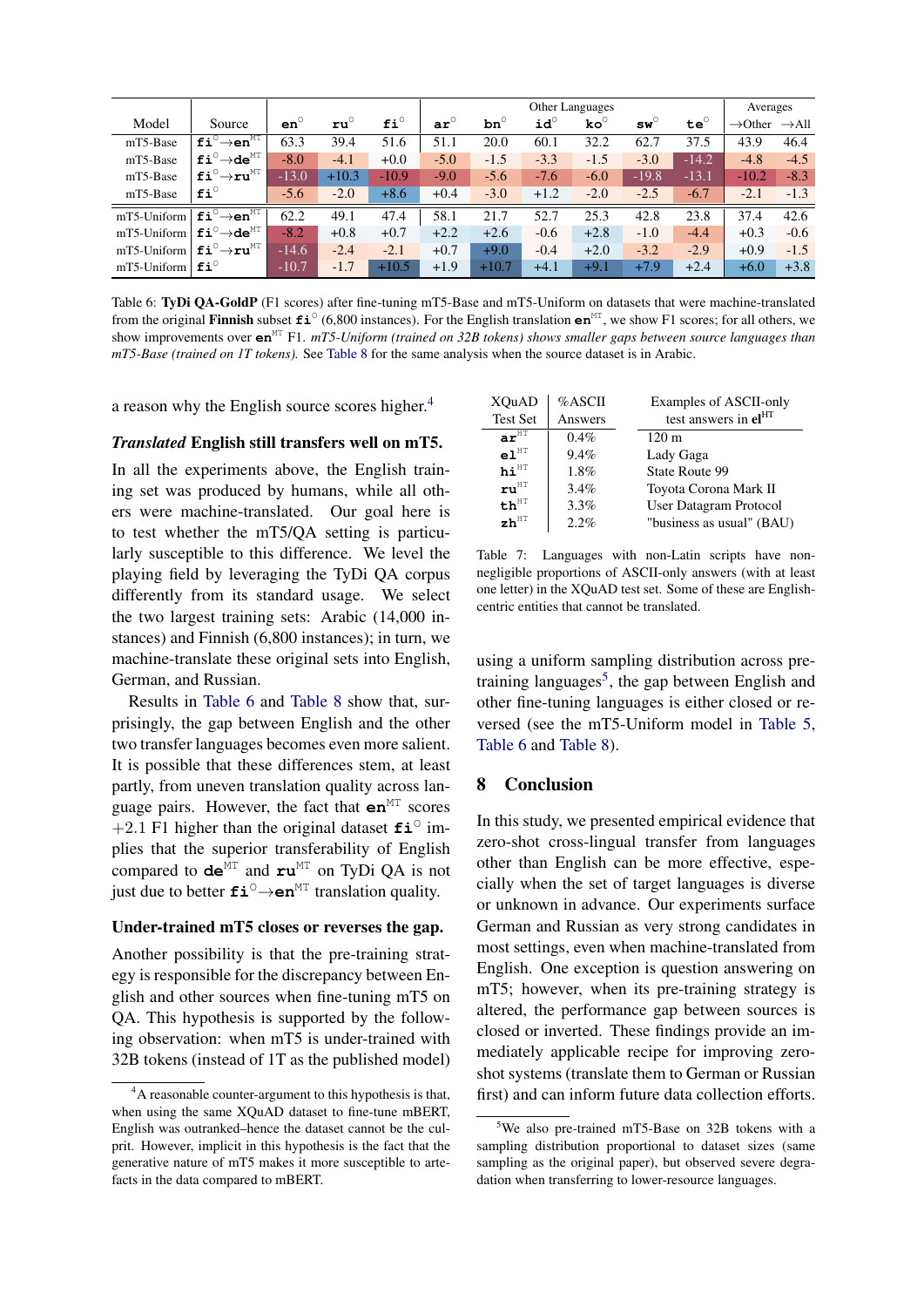There are multiple future directions for study. Investigating the most effective *combinations* of transfer languages under a limited data collection budget is a natural next step. Analyzing the relationship between pre-training and the effectiveness of source languages during fine-tuning is another interesting avenue.

# Acknowledgements

The authors wish to thank Noah Constant, Jonathan H. Clark and Alexis Conneau for their feedback on this work. We would also like to thank our linguistic consultant Vitaly Nikolaev, and our colleagues David Reitter, Peter Shaw and Henry Tsai for their advice.

# References

- <span id="page-8-11"></span>Mikel Artetxe, Sebastian Ruder, and Dani Yogatama. 2020. [On the cross-lingual transfer](https://doi.org/10.18653/v1/2020.acl-main.421)[ability of monolingual representations.](https://doi.org/10.18653/v1/2020.acl-main.421) In *Proceedings of the 58th Annual Meeting of the Association for Computational Linguistics*, pages 4623–4637, Online. Association for Computational Linguistics.
- <span id="page-8-7"></span>Jan A. Botha, Zifei Shan, and Daniel Gillick. 2020. [Entity Linking in 100 Languages.](https://www.aclweb.org/anthology/2020.emnlp-main.630) In *Proceedings of the 2020 Conference on Empirical Methods in Natural Language Processing (EMNLP)*, pages 7833–7845, Online. Association for Computational Linguistics.
- <span id="page-8-6"></span>Steven Cao, Nikita Kitaev, and Dan Klein. 2020. [Multilingual alignment of contextual word rep](https://openreview.net/forum?id=r1xCMyBtPS)[resentations.](https://openreview.net/forum?id=r1xCMyBtPS) In *International Conference on Learning Representations*.
- <span id="page-8-8"></span>Yong Cheng, Qian Yang, Yang Liu, Maosong Sun, and Wei Xu. 2017. [Joint training for](https://doi.org/10.24963/ijcai.2017/555) [pivot-based neural machine translation.](https://doi.org/10.24963/ijcai.2017/555) In *Proceedings of the Twenty-Sixth International Joint Conference on Artificial Intelligence, IJCAI-17*, pages 3974–3980.
- <span id="page-8-5"></span>Jonathan H. Clark, Eunsol Choi, Michael Collins, Dan Garrette, Tom Kwiatkowski, Vitaly Nikolaev, and Jennimaria Palomaki. 2020. [TyDi](https://doi.org/10.1162/tacl_a_00317) [QA: A benchmark for information-seeking](https://doi.org/10.1162/tacl_a_00317) [question answering in typologically diverse lan](https://doi.org/10.1162/tacl_a_00317)[guages.](https://doi.org/10.1162/tacl_a_00317) *Transactions of the Association for Computational Linguistics*, 8:454–470.
- <span id="page-8-2"></span>Alexis Conneau, Kartikay Khandelwal, Naman Goyal, Vishrav Chaudhary, Guillaume Wenzek, Francisco Guzmán, Edouard Grave, Myle Ott, Luke Zettlemoyer, and Veselin Stoyanov. 2020. [Unsupervised cross-lingual representa](https://doi.org/10.18653/v1/2020.acl-main.747)[tion learning at scale.](https://doi.org/10.18653/v1/2020.acl-main.747) In *Proceedings of the 58th Annual Meeting of the Association for Computational Linguistics*, pages 8440–8451, Online. Association for Computational Linguistics.
- <span id="page-8-4"></span>Alexis Conneau, Ruty Rinott, Guillaume Lample, Adina Williams, Samuel Bowman, Holger Schwenk, and Veselin Stoyanov. 2018. [XNLI:](https://doi.org/10.18653/v1/D18-1269) [Evaluating cross-lingual sentence representa](https://doi.org/10.18653/v1/D18-1269)[tions.](https://doi.org/10.18653/v1/D18-1269) In *Proceedings of the 2018 Conference on Empirical Methods in Natural Language Processing*, pages 2475–2485, Brussels, Belgium. Association for Computational Linguistics.
- <span id="page-8-3"></span>Ryan Cotterell and Georg Heigold. 2017. [Cross](https://doi.org/10.18653/v1/D17-1078)[lingual character-level neural morphological](https://doi.org/10.18653/v1/D17-1078) [tagging.](https://doi.org/10.18653/v1/D17-1078) In *Proceedings of the 2017 Conference on Empirical Methods in Natural Language Processing*, pages 748–759, Copenhagen, Denmark. Association for Computational Linguistics.
- <span id="page-8-10"></span>Raj Dabre, Fabien Cromieres, Sadao Kurohashi, and Pushpak Bhattacharyya. 2015. [Leverag](https://doi.org/10.3115/v1/N15-1125)[ing small multilingual corpora for SMT using](https://doi.org/10.3115/v1/N15-1125) [many pivot languages.](https://doi.org/10.3115/v1/N15-1125) In *Proceedings of the 2015 Conference of the North American Chapter of the Association for Computational Linguistics: Human Language Technologies*, pages 1192–1202, Denver, Colorado. Association for Computational Linguistics.
- <span id="page-8-9"></span>Raj Dabre, Aizhan Imankulova, Masahiro Kaneko, and Abhisek Chakrabarty. 2021. [Simultaneous multi-pivot neural machine](http://arxiv.org/abs/2104.07410) [translation.](http://arxiv.org/abs/2104.07410)
- <span id="page-8-1"></span>Jacob Devlin, Ming-Wei Chang, Kenton Lee, and Kristina Toutanova. 2018. Bert: Pretraining of deep bidirectional transformers for language understanding. *arXiv preprint arXiv:1810.04805*.
- <span id="page-8-0"></span>Ken Hale, Michael Krauss, Lucille J. Watahomigie, Akira Y. Yamamoto, Colette Craig, LaVerne Masayesva Jeanne, and Nora C. Eng-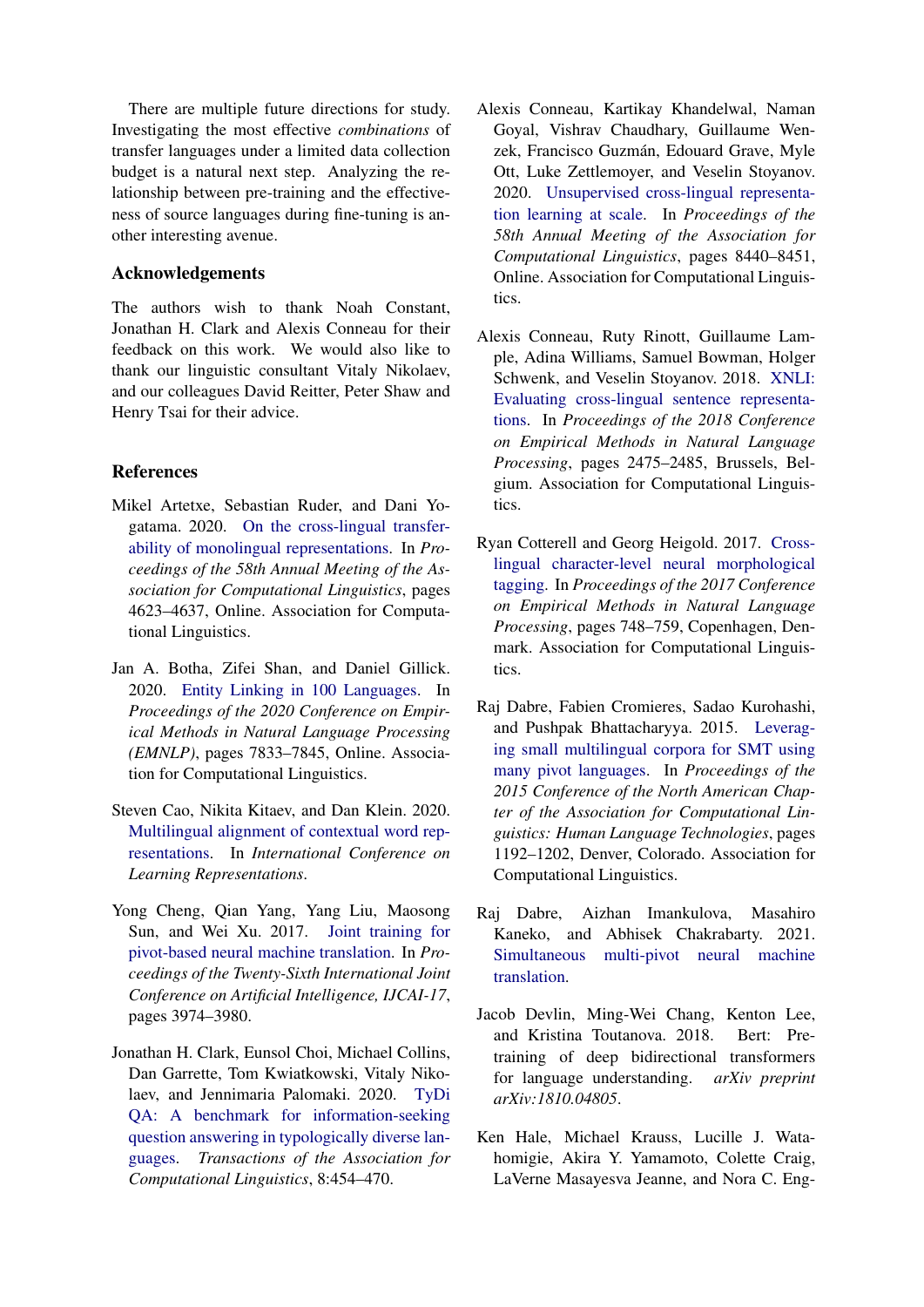land. 1992. [Endangered languages.](http://www.jstor.org/stable/416368) *Language*, 68(1):1–42.

- <span id="page-9-1"></span>Junjie Hu, Sebastian Ruder, Aditya Siddhant, Graham Neubig, Orhan Firat, and Melvin Johnson. 2020. [Xtreme: A massively multilin](http://arxiv.org/abs/2003.11080)[gual multi-task benchmark for evaluating cross](http://arxiv.org/abs/2003.11080)[lingual generalization.](http://arxiv.org/abs/2003.11080) *CoRR*, abs/2003.11080.
- <span id="page-9-6"></span>Karthikeyan K, Zihan Wang, Stephen Mayhew, and Dan Roth. 2020. [Cross-lingual ability of](https://openreview.net/forum?id=HJeT3yrtDr) [multilingual bert: An empirical study.](https://openreview.net/forum?id=HJeT3yrtDr) In *International Conference on Learning Representations*.
- <span id="page-9-9"></span>Yunsu Kim, Petre Petrov, Pavel Petrushkov, Shahram Khadivi, and Hermann Ney. 2019. [Pivot-based transfer learning for neural ma](https://doi.org/10.18653/v1/D19-1080)[chine translation between non-English lan](https://doi.org/10.18653/v1/D19-1080)[guages.](https://doi.org/10.18653/v1/D19-1080) In *Proceedings of the 2019 Conference on Empirical Methods in Natural Language Processing and the 9th International Joint Conference on Natural Language Processing (EMNLP-IJCNLP)*, pages 866–876, Hong Kong, China. Association for Computational Linguistics.
- <span id="page-9-8"></span>Anne Lauscher, Vinit Ravishankar, Ivan Vulic, and ´ Goran Glavaš. 2020. [From zero to hero: On the](https://doi.org/10.18653/v1/2020.emnlp-main.363) [limitations of zero-shot language transfer with](https://doi.org/10.18653/v1/2020.emnlp-main.363) [multilingual Transformers.](https://doi.org/10.18653/v1/2020.emnlp-main.363) In *Proceedings of the 2020 Conference on Empirical Methods in Natural Language Processing (EMNLP)*, pages 4483–4499, Online. Association for Computational Linguistics.
- <span id="page-9-2"></span>Yaobo Liang, Nan Duan, Yeyun Gong, Ning Wu, Fenfei Guo, Weizhen Qi, Ming Gong, Linjun Shou, Daxin Jiang, Guihong Cao, Xiaodong Fan, Ruofei Zhang, Rahul Agrawal, Edward Cui, Sining Wei, Taroon Bharti, Ying Qiao, Jiun-Hung Chen, Winnie Wu, Shuguang Liu, Fan Yang, Daniel Campos, Rangan Majumder, and Ming Zhou. 2020. [XGLUE: A new bench](https://doi.org/10.18653/v1/2020.emnlp-main.484)[mark datasetfor cross-lingual pre-training, un](https://doi.org/10.18653/v1/2020.emnlp-main.484)[derstanding and generation.](https://doi.org/10.18653/v1/2020.emnlp-main.484) In *Proceedings of the 2020 Conference on Empirical Methods in Natural Language Processing (EMNLP)*, pages 6008–6018, Online. Association for Computational Linguistics.
- <span id="page-9-4"></span>Yu-Hsiang Lin, Chian-Yu Chen, Jean Lee, Zirui Li, Yuyan Zhang, Mengzhou Xia, Shruti Rijhwani, Junxian He, Zhisong Zhang, Xuezhe

Ma, Antonios Anastasopoulos, Patrick Littell, and Graham Neubig. 2019. [Choosing trans](https://doi.org/10.18653/v1/P19-1301)[fer languages for cross-lingual learning.](https://doi.org/10.18653/v1/P19-1301) In *Proceedings of the 57th Annual Meeting of the Association for Computational Linguistics*, pages 3125–3135, Florence, Italy. Association for Computational Linguistics.

- <span id="page-9-10"></span>Michael Paul, Andrew Finch, and Eiichrio Sumita. 2013. [How to choose the best pivot language](https://doi.org/10.1145/2505126) [for automatic translation of low-resource lan](https://doi.org/10.1145/2505126)[guages.](https://doi.org/10.1145/2505126) *ACM Transactions on Asian Language Information Processing*, 12(4).
- <span id="page-9-0"></span>Telmo Pires, Eva Schlinger, and Dan Garrette. 2019. [How multilingual is multilingual BERT?](https://doi.org/10.18653/v1/P19-1493) In *Proceedings of the 57th Annual Meeting of the Association for Computational Linguistics*, pages 4996–5001, Florence, Italy. Association for Computational Linguistics.
- <span id="page-9-5"></span>Edoardo Maria Ponti, Goran Glavaš, Olga Majewska, Qianchu Liu, Ivan Vulić, and Anna Korhonen. 2020. [XCOPA: A multilingual dataset](https://doi.org/10.18653/v1/2020.emnlp-main.185) [for causal commonsense reasoning.](https://doi.org/10.18653/v1/2020.emnlp-main.185) In *Proceedings of the 2020 Conference on Empirical Methods in Natural Language Processing (EMNLP)*, pages 2362–2376, Online. Association for Computational Linguistics.
- <span id="page-9-11"></span>Pranav Rajpurkar, Jian Zhang, Konstantin Lopyrev, and Percy Liang. 2016. [SQuAD: 100,000+](https://doi.org/10.18653/v1/D16-1264) [questions for machine comprehension of text.](https://doi.org/10.18653/v1/D16-1264) In *Proceedings of the 2016 Conference on Empirical Methods in Natural Language Processing*, pages 2383–2392, Austin, Texas. Association for Computational Linguistics.
- <span id="page-9-7"></span>Uma Roy, Noah Constant, Rami Al-Rfou, Aditya Barua, Aaron Phillips, and Yinfei Yang. 2020. [LAReQA: Language-agnostic answer retrieval](https://doi.org/10.18653/v1/2020.emnlp-main.477) [from a multilingual pool.](https://doi.org/10.18653/v1/2020.emnlp-main.477) In *Proceedings of the 2020 Conference on Empirical Methods in Natural Language Processing (EMNLP)*, pages 5919–5930, Online. Association for Computational Linguistics.
- <span id="page-9-3"></span>Sebastian Ruder, Noah Constant, Jan Botha, Aditya Siddhant, Orhan Firat, Jinlan Fu, Pengfei Liu, Junjie Hu, Graham Neubig, and Melvin Johnson. 2021. [Xtreme-r: Towards](http://arxiv.org/abs/2104.07412) [more challenging and nuanced multilingual](http://arxiv.org/abs/2104.07412) [evaluation.](http://arxiv.org/abs/2104.07412)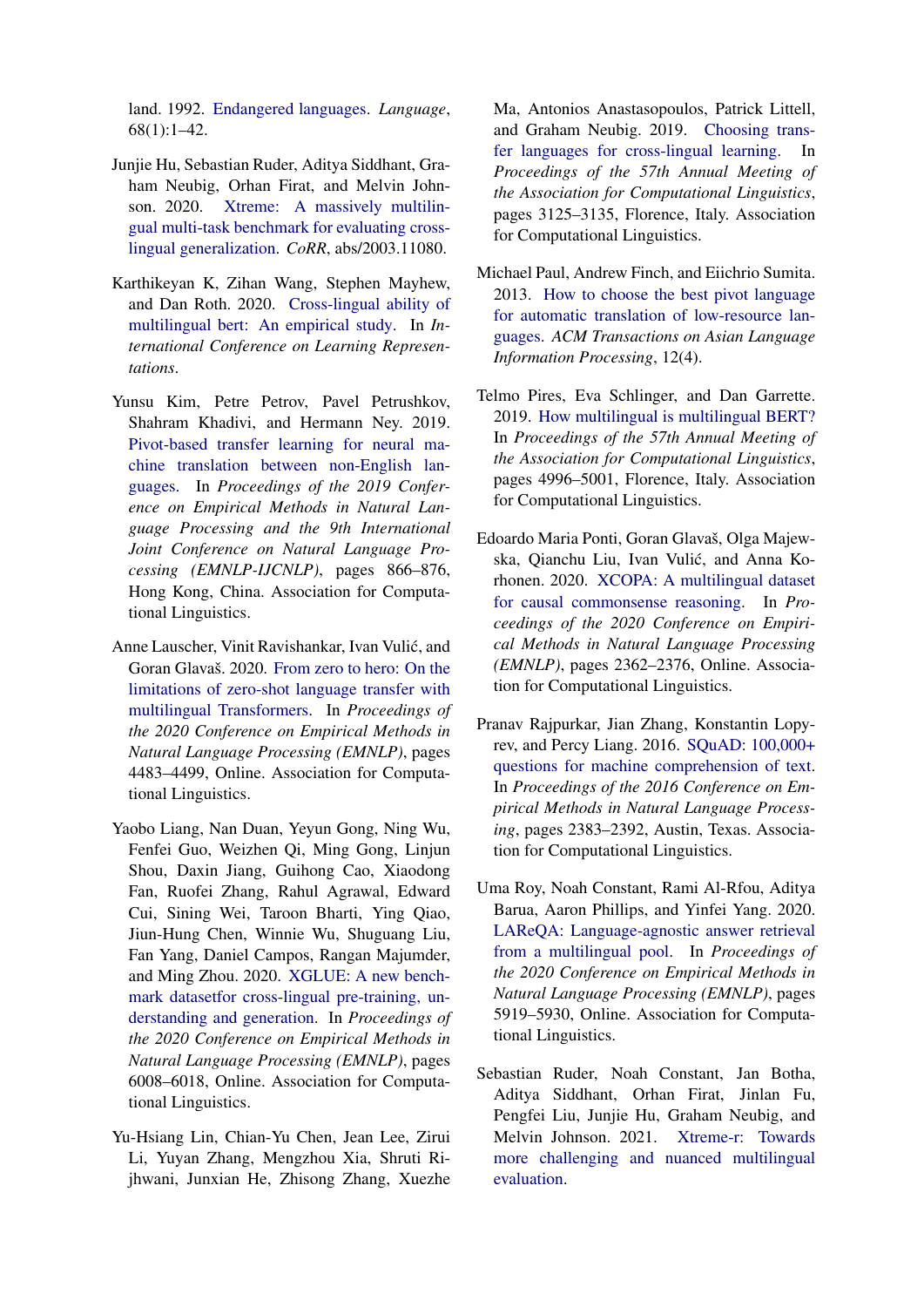- <span id="page-10-0"></span>Sebastian Ruder, Ivan Vulić, and Anders Søgaard. 2019. [A survey of cross-lingual word embed](https://doi.org/10.1613/jair.1.11640)[ding models.](https://doi.org/10.1613/jair.1.11640) *J. Artif. Int. Res.*, 65(1):569–630.
- <span id="page-10-3"></span>Zihan Wang, Karthikeyan K, Stephen Mayhew, and Dan Roth. 2020a. [Extending multilingual](https://doi.org/10.18653/v1/2020.findings-emnlp.240) [BERT to low-resource languages.](https://doi.org/10.18653/v1/2020.findings-emnlp.240) In *Findings of the Association for Computational Linguistics: EMNLP 2020*, pages 2649–2656, Online. Association for Computational Linguistics.
- <span id="page-10-4"></span>Zirui Wang, Zachary C. Lipton, and Yulia Tsvetkov. 2020b. [On negative interference](https://doi.org/10.18653/v1/2020.emnlp-main.359) [in multilingual models: Findings and a meta](https://doi.org/10.18653/v1/2020.emnlp-main.359)[learning treatment.](https://doi.org/10.18653/v1/2020.emnlp-main.359) In *Proceedings of the 2020 Conference on Empirical Methods in Natural Language Processing (EMNLP)*, pages 4438– 4450, Online. Association for Computational Linguistics.
- <span id="page-10-5"></span>Adina Williams, Nikita Nangia, and Samuel Bowman. 2018. [A broad-coverage challenge cor](http://aclweb.org/anthology/N18-1101)[pus for sentence understanding through infer](http://aclweb.org/anthology/N18-1101)[ence.](http://aclweb.org/anthology/N18-1101) In *Proceedings of the 2018 Conference of the North American Chapter of the Association for Computational Linguistics: Human Language Technologies, Volume 1 (Long Papers)*, pages 1112–1122. Association for Computational Linguistics.
- <span id="page-10-2"></span>Shijie Wu and Mark Dredze. 2019. [Beto, bentz,](https://doi.org/10.18653/v1/D19-1077) [becas: The surprising cross-lingual effective](https://doi.org/10.18653/v1/D19-1077)[ness of BERT.](https://doi.org/10.18653/v1/D19-1077) In *Proceedings of the 2019 Conference on Empirical Methods in Natural Language Processing and the 9th International Joint Conference on Natural Language Processing (EMNLP-IJCNLP)*, pages 833–844, Hong Kong, China. Association for Computational Linguistics.
- <span id="page-10-8"></span>Linting Xue, Aditya Barua, Noah Constant, Rami Al-Rfou, Sharan Narang, Mihir Kale, Adam Roberts, and Colin Raffel. 2021. [Byt5: To](http://arxiv.org/abs/2105.13626)[wards a token-free future with pre-trained byte](http://arxiv.org/abs/2105.13626)[to-byte models.](http://arxiv.org/abs/2105.13626)
- <span id="page-10-1"></span>Linting Xue, Noah Constant, Adam Roberts, Mihir Kale, Rami Al-Rfou, Aditya Siddhant, Aditya Barua, and Colin Raffel. 2020. [mT5: A](http://arxiv.org/abs/2010.11934) [massively multilingual pre-trained text-to-text](http://arxiv.org/abs/2010.11934) [transformer.](http://arxiv.org/abs/2010.11934)
- <span id="page-10-6"></span>Yinfei Yang, Yuan Zhang, Chris Tar, and Jason Baldridge. 2019. PAWS-X: A Cross-lingual

Adversarial Dataset for Paraphrase Identification. In *Proc. of EMNLP*.

<span id="page-10-7"></span>Yuan Zhang, Jason Baldridge, and Luheng He. 2019. PAWS: Paraphrase Adversaries from Word Scrambling. In *Proc. of NAACL*.